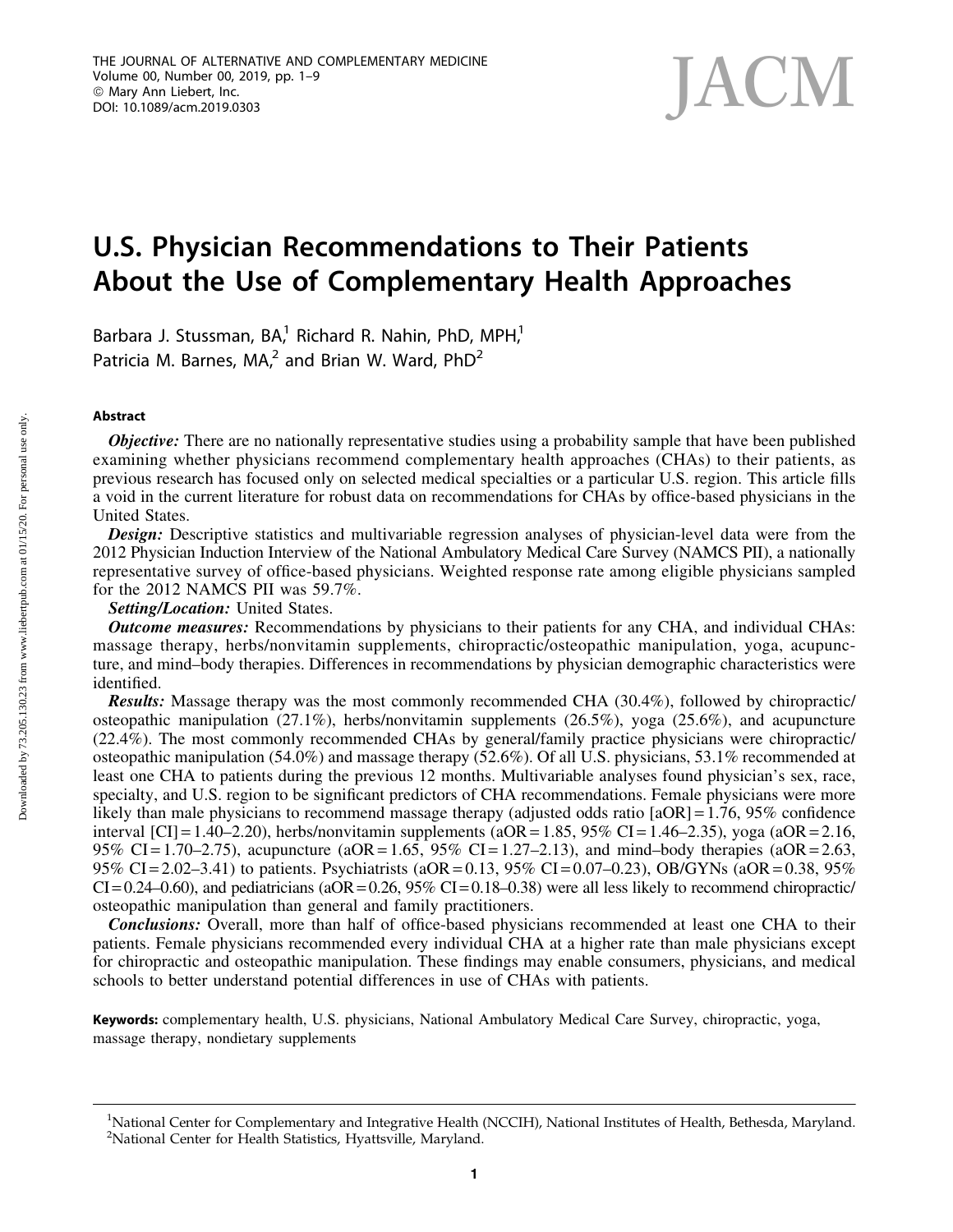#### Introduction

COMPLEMENTARY AND INTEGRATIVE health practices, interventions, and natural products include mind–body interventions such as massage therapy, acupuncture, and yoga, and natural products such as fish oil or probiotics, $<sup>1</sup>$  and</sup> are widely used by U.S. adults. $2,3$  Despite data on use of complementary health approaches (CHAs) by adults,  $3-6$  there are no nationally representative data using a probability sample collected on the recommendations for CHAs by U.S. office-based physicians. Studies in this area have been limited to certain medical specialties (e.g., rheumatology, pediatrics, and family practice), $7^{-14}$  U.S. regions,  $15^{-17}$  or types of CHAs (e.g., mind–body therapies and chiropractic).8,18,19 These have found recommendation rates by physicians for different CHAs were relatively high. For example, a national survey of rheumatologists found a majority were likely to recommend body work (65%), meditation (64%), and acupuncture (54%) for chronic lower back and joint pain,  $67\%$ of pediatricians in a Seattle hospital reported recommending CHAs to patients, $15$  more than half of physicians in the Chesapeake area referred patients to practitioners of biofeedback and chiropractic,<sup>20</sup> and  $25\%$  of physicians from the Hawaii Medical Service Association had/would refer patients for CHAs.<sup>16</sup>

Previous adult population data have shown use of CHAs is more prevalent among women than men. $3-6$  This study examines whether similar differences by sex also occur between female and male physicians in their CHA recommendations. A handful of previous studies have examined sex differences in recommendations/referrals for specific CHAs by U.S. physicians of certain medical specialties.<sup>7,9</sup> For example, a 2007 national survey of rheumatologists found (after controlling for other factors) female physicians were more willing to recommend CHAs to manage chronic back and joint pain.<sup>7</sup> However, lacking are studies presenting national data across office-based medical specialties showing physicians' recommendations for multiple CHAs, and how these vary by physician's characteristics. Data from the Physician Induction Interview of the National Ambulatory Medical Care Survey (NAMCS) were used, which is representative of U.S. office-based physicians, to examine recommendations for CHAs by selected physician characteristics, including medical specialty and sex. The aim of this study is to fill an existing void in the current literature for robust data on recommendations for CHAs by officebased physicians in the United States. Specifically, the authors identify which CHAs physicians recommend most often, and whether differences exist across physicians' medical specialty, sex, and other demographic characteristics.

#### Materials and Methods

# Data

The 2012 NAMCS Physician Induction Interview (NAMCS PII) data were used, which was approved by the National Center for Health Statistics (NCHS) Ethics Review Board (Protocol #2010-02). NAMCS PII is conducted annually, and is representative of nonfederal office-based physicians in the United States (i.e., 50 states and the District of Columbia). This interview consists of questions that screen for survey eligibility of the physician and collect data on physician/practice characteristics. It precedes the portion of NAMCS that collects patient visit data. The 2012 NAMCS PII data are available from the NCHS Research Data Center.

Verbal consent was received from all physician participants. Weighted response rate among eligible physicians sampled for the 2012 NAMCS PII was  $59.7\%$ <sup>21,22</sup> The 2012 NAMCS PII data are unique, as only during this year were the National Center for Complementary and Integrative Health-funded supplemental survey questions on physician recommendations of CHA asked.

#### Measures

For the ''any CHA'' category, a ''yes'' response to the question was included, ''During the past 12 months, did you recommend any of the following therapies or practices to your patients?'' Therapies asked included massage therapy, herbs/other nonvitamin supplements, chiropractic/osteopathic manipulation, yoga, acupuncture, mind–body therapies (i.e., guided imagery, meditation, and progressive muscle relaxation, not including prayer), naturopathic treatment, biofeedback/ hypnosis, and homeopathic treatment. Based on the literature, demographic characteristics included in the analysis were physician age, sex, race, and medical specialty (general/ family practice, internal medicine, psychiatry, obstetrics/ gynecology, pediatrics, and all other specialties combined), type of physician (doctor of medicine [MD] or doctor of osteopathic medicine [DO]), medical school location (United States or foreign), metropolitan statistical area (MSA)/ non-MSA, and U.S. Census region (Northeast, Midwest, South, and West).<sup>7-11,15,23,24</sup> Ethnicity was not included as there were not enough Hispanic respondents to produce reliable statistics. Because several therapies had small cell sizes prohibiting subgroup analyses, the majority of analyses were restricted to the six most prevalent individual therapies (i.e., massage therapy, herbs/nonvitamin supplements, chiropractic/osteopathic manipulation, yoga, acupuncture, and mind–body therapies), but included all nine in the ''any CHA'' category. To avoid small cell sizes and present statistically reliable estimates, physician's age was collapsed into 4 categories  $\left( \langle 45, 45, 55, 64, 55, 64 \rangle \right)$  and  $\geq 65$  years), race into 3 categories (white, Asian, and other), and 12 physician specialties (general surgery, orthopedic surgery, cardiovascular diseases, dermatology, urology, neurology, ophthalmology, otolaryngology, oncologists, allergists, pulmonologist, and other specialties) into 1 ''other specialty'' category.

#### Statistical analysis

Characteristics of U.S. physicians in the analyses were provided. Bivariate analyses examined relationships between physician characteristics and recommendations for individual CHAs. Wald Chi-square or Breslow–Day tests were used to test for significant differences. Finally, seven individual multivariable logistic regression analyses were performed to identify associations among medical specialty, physician's sex, and other demographic characteristics, and recommendations for CHAs. Variables in the regression included age, race, specialty, physician type, medical school location, MSA status, and Census region. Analyses were conducted using SUDAAN 11.0, weighted to be representative of U.S. physicians in office-based settings, and used survey design variables and proper subsetting to account for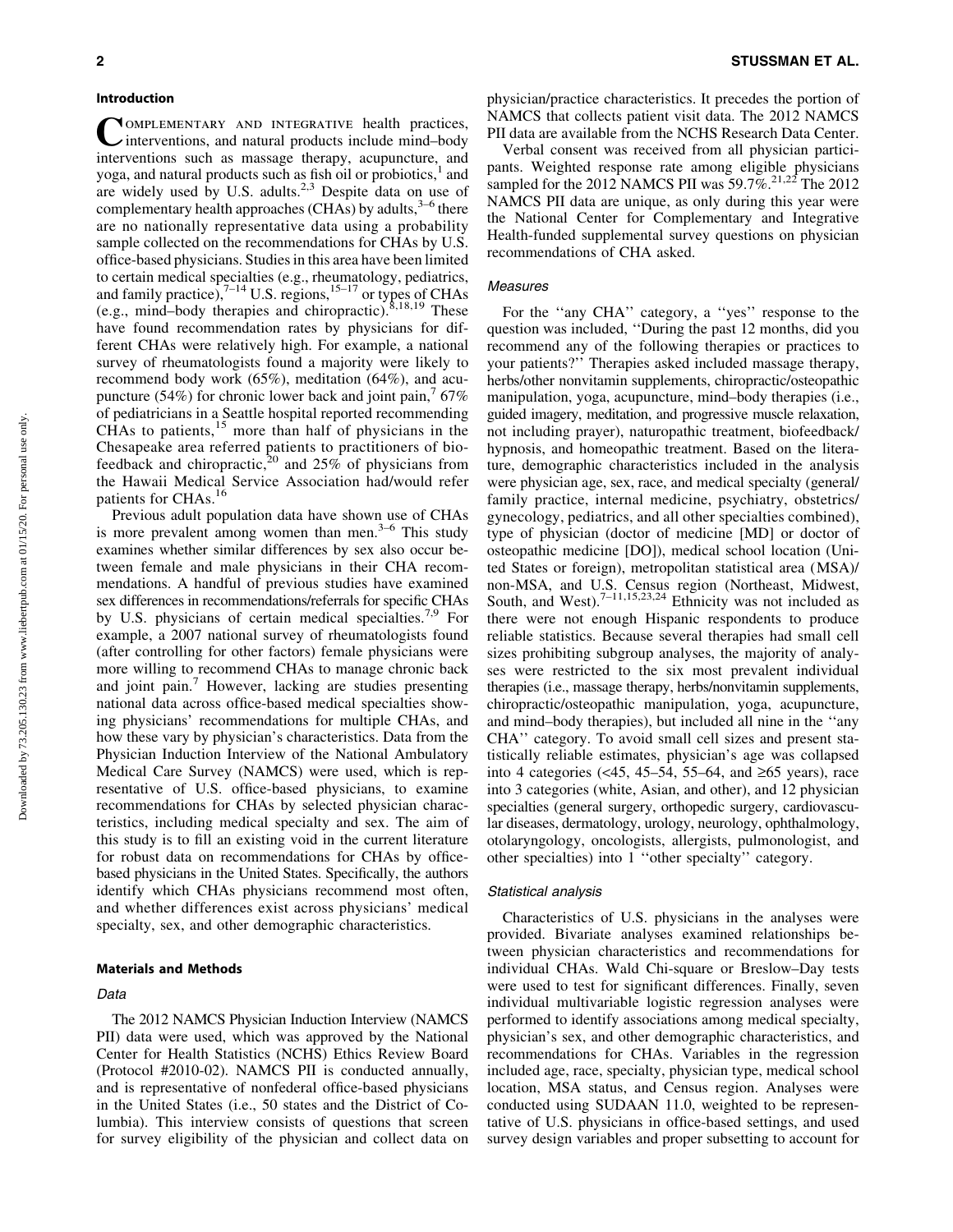covariance resulting from NAMCS complex cluster design. Percentages are accompanied by Korn–Graubard 95% confidence intervals (CIs), which are recommended for complex surveys, and meet NCHS standards.<sup>25</sup>

# Results

#### Physician characteristics

There were 5622 physicians who provided data for these analyses, representing 338,627 physicians in the United States. Among nonfederal office-based U.S. physicians, 72.3% were male and 27.7% were female (Table 1). Excluding the ''other'' category, the most commonly observed specialty for male physicians was general/family practice (16.0%), followed by internal medicine (13.0%). For female

Table 1. Characteristics of Nonfederal Office-Based Physicians: United States, 2012

|                                  | All physicians,      |
|----------------------------------|----------------------|
|                                  | % (95% KG CI)        |
| <i>Physician characteristics</i> | $(n = 5622)$         |
| Sex                              |                      |
| Male                             | 72.3 (70.58–74.02)   |
| Female                           | 27.7 (25.98-29.42)   |
| Age                              |                      |
| <45 years                        | 24.5 (22.90–26.21)   |
| 45-54 Years                      | 30.1 (28.41-31.87)   |
| 55–64 Years                      | 31.0 (29.27-32.80)   |
| $\geq 65$ Years                  | 14.3 (13.03-15.73)   |
| Race <sup>a</sup>                |                      |
| White                            | 78.6 (76.80–80.24)   |
| Asian                            | 15.5 (13.98-17.18)   |
| Other                            | $5.9(5.07 - 6.84)$   |
| Medical specialty                |                      |
| General and family practice      | 17.1 (15.86–18.49)   |
| Internal medicine                | 12.8 (11.40-14.31)   |
| Pediatrics                       | $10.3(9.21 - 11.46)$ |
| Psychiatry                       | $5.9(5.10 - 6.81)$   |
| <b>OB/GYN</b>                    | $7.2(6.24 - 8.33)$   |
| Other                            | 46.6 (45.31–47.93)   |
| Type of physician                |                      |
| MD                               | 94.1 (93.16–94.86)   |
| DO                               | $6.0(5.15 - 6.84)$   |
| Location of medical school       |                      |
| <b>United States</b>             | 75.2 (73.50–76.92)   |
| Foreign                          | 24.8 (23.08–26.50)   |
| <b>MSA</b> status                |                      |
| <b>MSA</b>                       | 92.7 (91.91–93.35)   |
| Non-MSA                          | $7.3(6.65 - 8.09)$   |
| U.S. Census region               |                      |
| Northeast                        | 21.5 (20.46–22.63)   |
| Midwest                          | 18.9 (17.87-19.93)   |
| South                            | 35.2 (33.92-36.43)   |
| West                             | 24.4 (23.30-25.57)   |
|                                  |                      |

Data source: National Ambulatory Medical Care Survey Physician Induction Interview, 2012.

<sup>a</sup>The number of physicians responding to this item was 5403, as not all physicians provided a response to this survey question.

CI, confidence interval; DO, doctor of osteopathic medicine; KG, Korn–Graubard; MD, doctor of medicine; MSA, metropolitan statistical area; *n*, unweighted sample size; NA, not applicable; OB/ GYN, obstetrics and gynecology.

physicians it was general/family practice (20.0%) and pediatrics (19.7%). The majority of physicians (94.1%) were MDs and three-quarters (75.2%) attended U.S. medical schools. Most physicians (92.7%) practiced in MSAs. Approximately 35.2% practice in the South, 24.4% in the West, 21.5% in the Northeast and 18.9% in the Midwest.

#### Bivariate analyses

Figure 1 and Supplementary Table S1 show the percentage of physicians who recommended any CHA, and each of the nine individual CHAs, to patients during the previous 12 months. Overall, 53.1% of physicians recommended a CHA to patients. Massage therapy was the most commonly observed recommended CHA (30.4%), followed by chiropractic/osteopathic manipulation (27.1%), herbs/nonvitamin supplements (26.5%), yoga (25.6%), and acupuncture (22.4%)  $(p=0.0000)$ . Looking at recommendations by sex, female physicians recommended at least one CHA to patients during the previous 12 months more often than male physicians (63.2% vs. 49.3%, *p* = 0.0000). Female physicians also recommended each CHA more often than male physicians except for chiropractic/osteopathic manipulation (41.2 vs. 26.4% for massage therapy, *p* = 0.0000; 37.0% vs. 22.7% for herbs/nonvitamin supplements,  $p=0.0000$ ; 38.6% vs. 20.8 for yoga,  $p = 0.0000$ ; 29.5% vs. 19.7% for acupuncture,  $p =$ 0.0000; 34.0% vs. 15.7% for mind–body therapies,  $p =$ 0.0000; 23.0% vs. 12.6% for biofeedback or hypnosis,  $p = 0.0000$ ; 19.44% vs. 10.1% for homeopathic treatment,  $p=0.0000$ ; and 16.3% vs. 8.2% for naturopathic treatment,  $p = 0.0000$ ).

Figure 2 and Supplementary Table S2 show recommendations of any CHA and the six overall most prevalent individual CHAs by specialty. The most commonly observed CHAs recommended by general/family practice physicians were chiropractic/osteopathic manipulation (54.0%) and massage therapy (52.6%), while the least observed was mind–body therapies  $(27.8\%, p=0.0000)$ . In contrast, psychiatrists recommended mind–body therapies the most, with over half recommending their use  $(53.1\%, p=0.0000)$ . Pediatricians recommended herbs/other nonvitamin supplements most (27.2%) and acupuncture least (13.1%)  $(p=0.0000)$ .

#### Multivariable logistic regression

Logistic regression found physician's age, sex, specialty, type, medical school location, MSA status, and region all significantly associated with CHA recommendations (Table 2). Female physicians had higher odds of having recommended any CHA (adjusted odds ratio [aOR] = 1.56, 95% CI = 1.25–1.95), massage therapy (aOR = 1.76, 95%)  $CI = 1.40 - 2.20$ ), herbs/other nonvitamin supplements (aOR = 1.85, 95% CI = 1.46–2.35), yoga (aOR = 2.16, 95% CI = 1.70– 2.75), acupuncture ( $aOR = 1.65$ ,  $95\%$  CI = 1.27–2.13), and mind–body therapies  $(aOR = 2.63, CI = 2.02-3.41)$  than male physicians. Age had little effect, with two exceptions: physicians  $\geq 65$  years were less likely than physicians  $\lt 45$ years to refer patients to yoga ( $aOR = 0.64$ ,  $95\%$  CI = 0.43– 0.94) or massage therapy ( $aOR = 0.65$ ,  $95\%$  CI = 0.46–0.92). A number of specialties had lower odds of having recommended any CHA and individual CHAs than general/ family practitioners. For example, pediatricians had lower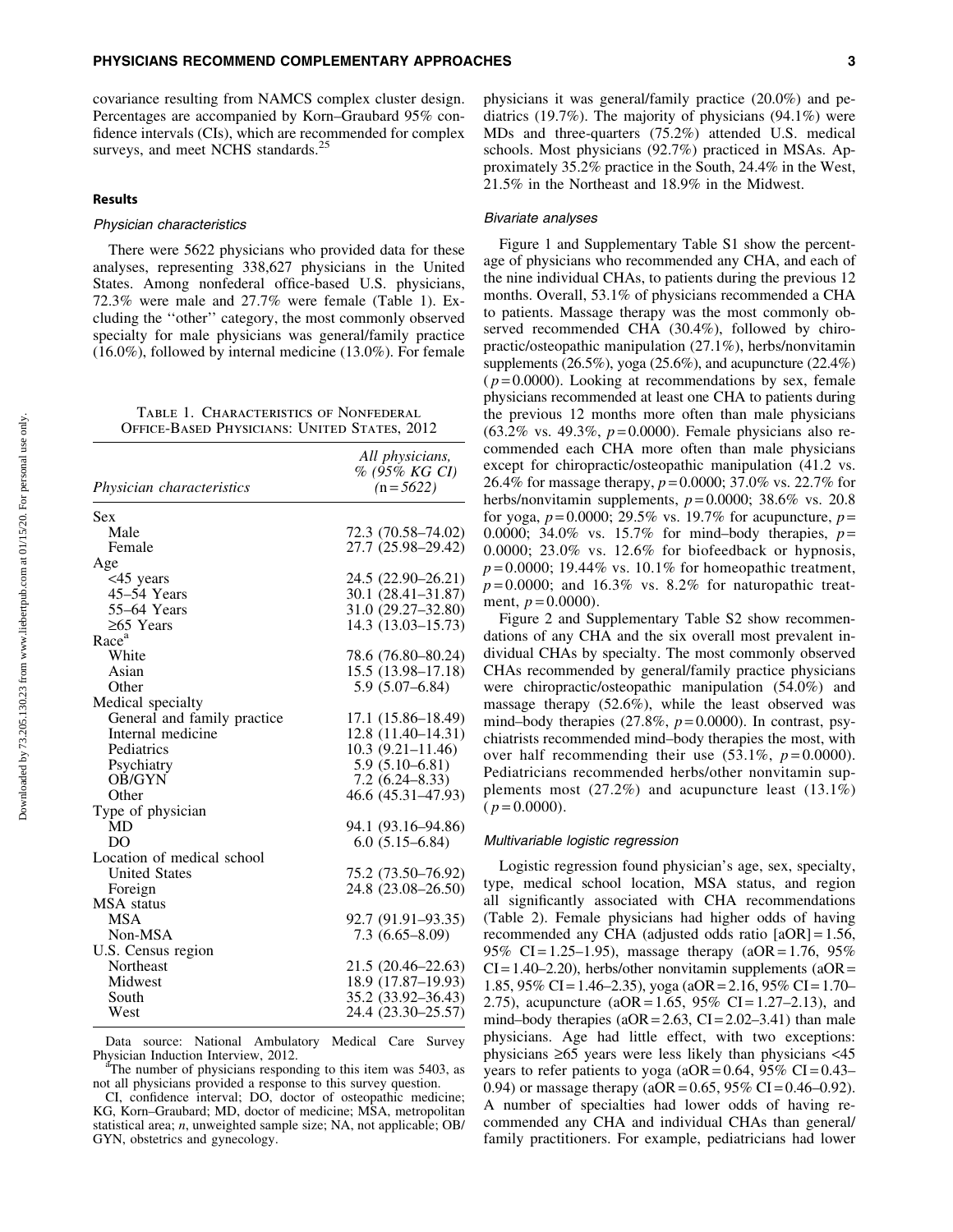

FIG. 1. Prevalence of recommendations for complementary health approaches among office-based physicians, by physician's sex: United States, 2012. 95% Korn–Graubard CIs are shown. Any CHA includes the following: massage therapy, chiropractic or osteopathic manipulation, herbs and other nonvitamin supplements, yoga, acupuncture, mind–body therapies (such as guided imagery, meditation, and progressive muscle relaxation, not including prayer), biofeedback or hypnosis, homeopathic treatment, and naturopathic treatment. For each CHA and physician's sex, Wald Chi-square tests were significant ( *p* < 0.05). CHA, complementary health approach; CI, confidence interval. *Source:* National Ambulatory Medical Care Survey Physician Induction Interview, 2012 (*n* = 5622).



FIG. 2. Prevalence of recommendations for complementary health approaches among office-based physicians, by physician's medical specialty: United States, 2012. 95% Korn–Graubard CIs are shown. Any CHA includes the following: massage therapy, chiropractic or osteopathic manipulation, herbs and other nonvitamin supplements, yoga, acupuncture, mind–body therapies (such as guided imagery, meditation, and progressive muscle relaxation, not including prayer), biofeedback or hypnosis, homeopathic treatment, and naturopathic treatment. For each CHA and physician's medical specialty, Wald Chi-square tests were significant ( $p < 0.05$ ). CHA, complementary health approach; CI, confidence interval; OB/GYN, obstetrics and gynecology. *Source:* National Ambulatory Medical Care Survey Physician Induction Interview, 2012  $(n=5622)$ .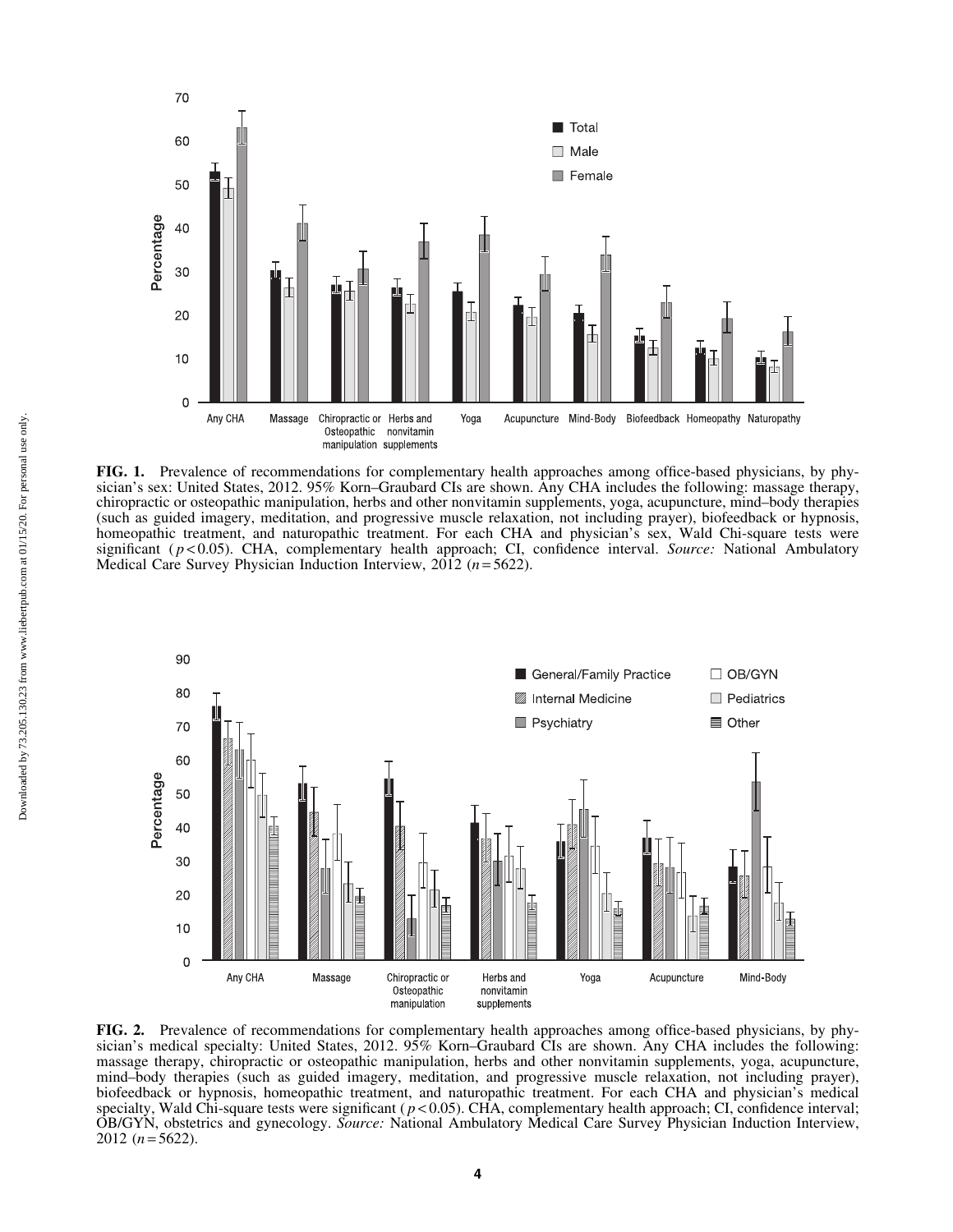| Physician<br>aOR (95% CI)<br>aOR (95% CI)<br>aOR (95% CI)<br>1.00<br>1.00<br>Male<br>1.00<br>$1.56(1.25-1.95)$<br>0.0001<br>0.0000<br>$1.17(0.91 - 1.50)$<br>0.2276<br>Female<br>$1.76(1.40-2.20)$<br><45 Years<br>1.00<br>1.00<br>1.00<br>$0.94(0.74 - 1.19)$<br>$0.96(0.73 - 1.25)$<br>$1.03(0.78-1.38)$<br>45-54 Years<br>0.5865<br>0.7417<br>0.8156<br>0.4789<br>55-64 Years<br>$0.92(0.72 - 1.17)$<br>$0.89(0.68 - 1.16)$<br>0.4012<br>$0.95(0.72 - 1.27)$<br>0.7500<br>$\geq 65$ Years<br>$0.75(0.56-1.01)$<br>0.0601<br>$0.65(0.46-0.92)$<br>0.0154<br>$0.85(0.58-1.22)$<br>0.3720<br>Race<br>White<br>1.00<br>1.00<br>1.00<br>0.2505<br>$1.02(0.73 - 1.42)$<br>$0.76(0.52 - 1.13)$<br>Asian<br>$0.84(0.63 - 1.13)$<br>0.9104<br>0.1756<br>$0.69(0.47-1.00)$<br>0.0480<br>$0.86(0.58-1.29)$<br>0.4687<br>$0.77(0.50-1.20)$<br>0.2472<br>Other<br>Specialty<br>1.00<br>1.00<br>1.00<br>Gen/Fam<br>$0.79(0.55 - 1.14)$<br>$0.71(0.49-1.02)$<br>$0.63(0.44 - 0.90)$<br>0.0120<br>0.2140<br>0.0633<br>Internal<br>0.0000<br>Psychiatry<br>$0.51(0.34 - 0.78)$<br>0.0000<br>$0.34(0.22 - 0.52)$<br>$0.13(0.07-0.23)$<br>0.0000<br>OB/GYN<br>$0.47(0.31 - 0.71)$<br>0.0003<br>$0.53(0.35-0.79)$<br>0.0021<br>$0.38(0.24 - 0.60)$<br>0.0000<br>Pediatrics<br>$0.29(0.21 - 0.41)$<br>0.0017<br>$0.24(0.16-0.36)$<br>0.0000<br>$0.26$ $(0.18 - 0.38)$<br>0.0000<br>0.0000<br>0.0000<br>0.0000<br>Other<br>$0.22(0.17-0.28)$<br>$0.23(0.18-0.30)$<br>$0.19(0.14 - 0.24)$<br>Type of physician<br>1.00<br>1.00<br>1.00<br>MD<br>$1.78(1.25-2.54)$<br>D <sub>O</sub><br>0.0014<br>$1.57(1.09-2.26)$<br>0.0159<br>$3.13(2.18 - 4.49)$<br>0.0000<br>Location of medical school<br><b>United States</b><br>1.00<br>1.00<br>1.00<br>$0.93(0.73 - 1.17)$<br>0.5353<br>$0.77(0.58-1.02)$<br>0.0729<br>$0.80(0.59-1.08)$<br>0.1501<br>Foreign<br><b>MSA</b><br>1.00<br>1.00<br>1.00<br>$0.89(0.69-1.15)$<br>0.3830<br>Non-MSA<br>$0.99(0.75-1.32)$<br>0.9566<br>$1.25(0.92 - 1.68)$<br>0.1505<br>U.S. Census region<br>0.0778<br>$0.63(0.47-0.84)$<br>0.0015<br>$0.64$ $(0.47 - 0.88)$<br>0.0058<br>$0.74(0.52 - 1.03)$<br>Northeast<br>Midwest<br>$0.47(0.36 - 0.61)$<br>0.0000<br>$0.59(0.44 - 0.78)$<br>0.0002<br>$0.73(0.54 - 0.99)$<br>0.0407<br>$0.38(0.30-0.49)$<br>0.0000<br>$0.50(0.38 - 0.66)$<br>0.0000<br>$0.52(0.39 - 0.71)$<br>0.0000<br>South<br>West<br>1.00<br>1.00<br>1.00<br>Herbs and<br>nonvitamin<br>Mind-body<br>supplements<br>therapies<br>Yoga<br>Acupuncture<br>p<br>p<br>$\mathbf{p}$<br>$\mathbf{p}$<br>Physician<br>aOR (95% CI)<br>aOR (95% CI)<br>aOR (95% CI)<br>aOR (95% CI)<br>characteristics<br>Male<br>1.00<br>1.00<br>1.00<br>1.00<br>1.85 (1.46–2.35) 0.0000 2.16 (1.70–2.75) 0.0000 1.65 (1.27–2.13) 0.0002 2.63 (2.02–3.41) 0.0000<br>Female<br>1.00<br>1.00<br><45 Years<br>1.00<br>1.00<br>$1.06(0.80-1.40)$ $0.6852$ $0.90(0.67-1.21)$ $0.4895$ $0.95(0.69-1.31)$ $0.7614$ $0.93(0.67-1.29)$ $0.6608$<br>45–54 Years<br>1.23 (0.93-1.62) 0.1424 0.90 (0.67-1.21) 0.4784 1.08 (0.79-1.47) 0.6423 1.09 (0.79-1.51) 0.6041<br>55–64 Years<br>$0.93(0.65-1.34)$ $0.7010$ $0.64(0.43-0.94)$ $0.0222$ $0.84(0.56-1.26)$ $0.3944$ $0.77(0.49-1.20)$ $0.2400$<br>$≥65$ Years<br>Race<br>1.00<br>White<br>1.00<br>1.00<br>1.00<br>$0.73$ $(0.49-1.07)$ $0.1033$ $1.14$ $(0.81-1.61)$ $0.4515$ $1.09$ $(0.74-1.60)$ $0.6735$ $0.96$ $(0.64-1.44)$ $0.8422$<br>Asian<br>$1.02$ (0.67-1.54) 0.9368 0.80 (0.51-1.26) 0.3409 0.79 (0.48-1.30) 0.3545 0.80 (0.50-1.29) 0.3545<br>Other<br>Specialty<br>1.00<br>1.00<br>Gen/Fam<br>1.00<br>1.00<br>0.95 (0.64-1.39) 0.7789 1.22 (0.83-1.81) 0.3120 0.70 (0.46-1.08) 0.1035 0.94 (0.59-1.50) 0.7911<br>Internal<br>0.57 (0.37-0.88) 0.0116 1.39 (0.91-2.12) 0.1290 0.55 (0.34.0.89) 0.0159 3.11 (1.98-4.91) 0.0000<br>Psychiatry<br>OB/GYN<br>$0.59$ $(0.39-0.92)$ $0.0185$ $0.82$ $(0.54-1.26)$ $0.3758$ $0.59$ $(0.36-0.95)$ $0.0301$ $0.95$ $(0.60-1.50)$ $0.8167$<br>Pediatrics<br>$0.51$ (0.35–0.75) 0.0006 0.36 (0.24–0.55) 0.0000 0.22 (0.14–0.37) 0.0000 0.44 (0.28–0.70) 0.0006<br>$0.33$ $(0.25-0.43)$ $0.0000$ $0.33$ $(0.24-0.44)$ $0.0000$ $0.31$ $(0.23-0.41)$ $0.0000$ $0.39$ $(0.28-0.54)$ $0.0000$<br>Other |                   | Any CHA | p | Massage therapy | p | Chiropractic<br>or osteopathic<br>manipulation | p |
|----------------------------------------------------------------------------------------------------------------------------------------------------------------------------------------------------------------------------------------------------------------------------------------------------------------------------------------------------------------------------------------------------------------------------------------------------------------------------------------------------------------------------------------------------------------------------------------------------------------------------------------------------------------------------------------------------------------------------------------------------------------------------------------------------------------------------------------------------------------------------------------------------------------------------------------------------------------------------------------------------------------------------------------------------------------------------------------------------------------------------------------------------------------------------------------------------------------------------------------------------------------------------------------------------------------------------------------------------------------------------------------------------------------------------------------------------------------------------------------------------------------------------------------------------------------------------------------------------------------------------------------------------------------------------------------------------------------------------------------------------------------------------------------------------------------------------------------------------------------------------------------------------------------------------------------------------------------------------------------------------------------------------------------------------------------------------------------------------------------------------------------------------------------------------------------------------------------------------------------------------------------------------------------------------------------------------------------------------------------------------------------------------------------------------------------------------------------------------------------------------------------------------------------------------------------------------------------------------------------------------------------------------------------------------------------------------------------------------------------------------------------------------------------------------------------------------------------------------------------------------------------------------------------------------------------------------------------------------------------------------------------------------------------------------------------------------------------------------------------------------------------------------------------------------------------------------------------------------------------------------------------------------------------------------------------------------------------------------------------------------------------------------------------------------------------------------------------------------------------------------------------------------------------------------------------------------------------------------------------------------------------------------------------------------------------------------------------------------------------------------------------------------------------------------------------------------------------------------------------------------------------------------------------------------------------------------------------------------------------------------------------------------------------------------------------------------------------------------------------------------------------------------------------------------------------------|-------------------|---------|---|-----------------|---|------------------------------------------------|---|
|                                                                                                                                                                                                                                                                                                                                                                                                                                                                                                                                                                                                                                                                                                                                                                                                                                                                                                                                                                                                                                                                                                                                                                                                                                                                                                                                                                                                                                                                                                                                                                                                                                                                                                                                                                                                                                                                                                                                                                                                                                                                                                                                                                                                                                                                                                                                                                                                                                                                                                                                                                                                                                                                                                                                                                                                                                                                                                                                                                                                                                                                                                                                                                                                                                                                                                                                                                                                                                                                                                                                                                                                                                                                                                                                                                                                                                                                                                                                                                                                                                                                                                                                                                                              | characteristics   |         |   |                 |   |                                                |   |
|                                                                                                                                                                                                                                                                                                                                                                                                                                                                                                                                                                                                                                                                                                                                                                                                                                                                                                                                                                                                                                                                                                                                                                                                                                                                                                                                                                                                                                                                                                                                                                                                                                                                                                                                                                                                                                                                                                                                                                                                                                                                                                                                                                                                                                                                                                                                                                                                                                                                                                                                                                                                                                                                                                                                                                                                                                                                                                                                                                                                                                                                                                                                                                                                                                                                                                                                                                                                                                                                                                                                                                                                                                                                                                                                                                                                                                                                                                                                                                                                                                                                                                                                                                                              | <b>Sex</b>        |         |   |                 |   |                                                |   |
|                                                                                                                                                                                                                                                                                                                                                                                                                                                                                                                                                                                                                                                                                                                                                                                                                                                                                                                                                                                                                                                                                                                                                                                                                                                                                                                                                                                                                                                                                                                                                                                                                                                                                                                                                                                                                                                                                                                                                                                                                                                                                                                                                                                                                                                                                                                                                                                                                                                                                                                                                                                                                                                                                                                                                                                                                                                                                                                                                                                                                                                                                                                                                                                                                                                                                                                                                                                                                                                                                                                                                                                                                                                                                                                                                                                                                                                                                                                                                                                                                                                                                                                                                                                              |                   |         |   |                 |   |                                                |   |
|                                                                                                                                                                                                                                                                                                                                                                                                                                                                                                                                                                                                                                                                                                                                                                                                                                                                                                                                                                                                                                                                                                                                                                                                                                                                                                                                                                                                                                                                                                                                                                                                                                                                                                                                                                                                                                                                                                                                                                                                                                                                                                                                                                                                                                                                                                                                                                                                                                                                                                                                                                                                                                                                                                                                                                                                                                                                                                                                                                                                                                                                                                                                                                                                                                                                                                                                                                                                                                                                                                                                                                                                                                                                                                                                                                                                                                                                                                                                                                                                                                                                                                                                                                                              |                   |         |   |                 |   |                                                |   |
|                                                                                                                                                                                                                                                                                                                                                                                                                                                                                                                                                                                                                                                                                                                                                                                                                                                                                                                                                                                                                                                                                                                                                                                                                                                                                                                                                                                                                                                                                                                                                                                                                                                                                                                                                                                                                                                                                                                                                                                                                                                                                                                                                                                                                                                                                                                                                                                                                                                                                                                                                                                                                                                                                                                                                                                                                                                                                                                                                                                                                                                                                                                                                                                                                                                                                                                                                                                                                                                                                                                                                                                                                                                                                                                                                                                                                                                                                                                                                                                                                                                                                                                                                                                              | Age               |         |   |                 |   |                                                |   |
|                                                                                                                                                                                                                                                                                                                                                                                                                                                                                                                                                                                                                                                                                                                                                                                                                                                                                                                                                                                                                                                                                                                                                                                                                                                                                                                                                                                                                                                                                                                                                                                                                                                                                                                                                                                                                                                                                                                                                                                                                                                                                                                                                                                                                                                                                                                                                                                                                                                                                                                                                                                                                                                                                                                                                                                                                                                                                                                                                                                                                                                                                                                                                                                                                                                                                                                                                                                                                                                                                                                                                                                                                                                                                                                                                                                                                                                                                                                                                                                                                                                                                                                                                                                              |                   |         |   |                 |   |                                                |   |
|                                                                                                                                                                                                                                                                                                                                                                                                                                                                                                                                                                                                                                                                                                                                                                                                                                                                                                                                                                                                                                                                                                                                                                                                                                                                                                                                                                                                                                                                                                                                                                                                                                                                                                                                                                                                                                                                                                                                                                                                                                                                                                                                                                                                                                                                                                                                                                                                                                                                                                                                                                                                                                                                                                                                                                                                                                                                                                                                                                                                                                                                                                                                                                                                                                                                                                                                                                                                                                                                                                                                                                                                                                                                                                                                                                                                                                                                                                                                                                                                                                                                                                                                                                                              |                   |         |   |                 |   |                                                |   |
|                                                                                                                                                                                                                                                                                                                                                                                                                                                                                                                                                                                                                                                                                                                                                                                                                                                                                                                                                                                                                                                                                                                                                                                                                                                                                                                                                                                                                                                                                                                                                                                                                                                                                                                                                                                                                                                                                                                                                                                                                                                                                                                                                                                                                                                                                                                                                                                                                                                                                                                                                                                                                                                                                                                                                                                                                                                                                                                                                                                                                                                                                                                                                                                                                                                                                                                                                                                                                                                                                                                                                                                                                                                                                                                                                                                                                                                                                                                                                                                                                                                                                                                                                                                              |                   |         |   |                 |   |                                                |   |
|                                                                                                                                                                                                                                                                                                                                                                                                                                                                                                                                                                                                                                                                                                                                                                                                                                                                                                                                                                                                                                                                                                                                                                                                                                                                                                                                                                                                                                                                                                                                                                                                                                                                                                                                                                                                                                                                                                                                                                                                                                                                                                                                                                                                                                                                                                                                                                                                                                                                                                                                                                                                                                                                                                                                                                                                                                                                                                                                                                                                                                                                                                                                                                                                                                                                                                                                                                                                                                                                                                                                                                                                                                                                                                                                                                                                                                                                                                                                                                                                                                                                                                                                                                                              |                   |         |   |                 |   |                                                |   |
|                                                                                                                                                                                                                                                                                                                                                                                                                                                                                                                                                                                                                                                                                                                                                                                                                                                                                                                                                                                                                                                                                                                                                                                                                                                                                                                                                                                                                                                                                                                                                                                                                                                                                                                                                                                                                                                                                                                                                                                                                                                                                                                                                                                                                                                                                                                                                                                                                                                                                                                                                                                                                                                                                                                                                                                                                                                                                                                                                                                                                                                                                                                                                                                                                                                                                                                                                                                                                                                                                                                                                                                                                                                                                                                                                                                                                                                                                                                                                                                                                                                                                                                                                                                              |                   |         |   |                 |   |                                                |   |
|                                                                                                                                                                                                                                                                                                                                                                                                                                                                                                                                                                                                                                                                                                                                                                                                                                                                                                                                                                                                                                                                                                                                                                                                                                                                                                                                                                                                                                                                                                                                                                                                                                                                                                                                                                                                                                                                                                                                                                                                                                                                                                                                                                                                                                                                                                                                                                                                                                                                                                                                                                                                                                                                                                                                                                                                                                                                                                                                                                                                                                                                                                                                                                                                                                                                                                                                                                                                                                                                                                                                                                                                                                                                                                                                                                                                                                                                                                                                                                                                                                                                                                                                                                                              |                   |         |   |                 |   |                                                |   |
|                                                                                                                                                                                                                                                                                                                                                                                                                                                                                                                                                                                                                                                                                                                                                                                                                                                                                                                                                                                                                                                                                                                                                                                                                                                                                                                                                                                                                                                                                                                                                                                                                                                                                                                                                                                                                                                                                                                                                                                                                                                                                                                                                                                                                                                                                                                                                                                                                                                                                                                                                                                                                                                                                                                                                                                                                                                                                                                                                                                                                                                                                                                                                                                                                                                                                                                                                                                                                                                                                                                                                                                                                                                                                                                                                                                                                                                                                                                                                                                                                                                                                                                                                                                              |                   |         |   |                 |   |                                                |   |
|                                                                                                                                                                                                                                                                                                                                                                                                                                                                                                                                                                                                                                                                                                                                                                                                                                                                                                                                                                                                                                                                                                                                                                                                                                                                                                                                                                                                                                                                                                                                                                                                                                                                                                                                                                                                                                                                                                                                                                                                                                                                                                                                                                                                                                                                                                                                                                                                                                                                                                                                                                                                                                                                                                                                                                                                                                                                                                                                                                                                                                                                                                                                                                                                                                                                                                                                                                                                                                                                                                                                                                                                                                                                                                                                                                                                                                                                                                                                                                                                                                                                                                                                                                                              |                   |         |   |                 |   |                                                |   |
|                                                                                                                                                                                                                                                                                                                                                                                                                                                                                                                                                                                                                                                                                                                                                                                                                                                                                                                                                                                                                                                                                                                                                                                                                                                                                                                                                                                                                                                                                                                                                                                                                                                                                                                                                                                                                                                                                                                                                                                                                                                                                                                                                                                                                                                                                                                                                                                                                                                                                                                                                                                                                                                                                                                                                                                                                                                                                                                                                                                                                                                                                                                                                                                                                                                                                                                                                                                                                                                                                                                                                                                                                                                                                                                                                                                                                                                                                                                                                                                                                                                                                                                                                                                              |                   |         |   |                 |   |                                                |   |
|                                                                                                                                                                                                                                                                                                                                                                                                                                                                                                                                                                                                                                                                                                                                                                                                                                                                                                                                                                                                                                                                                                                                                                                                                                                                                                                                                                                                                                                                                                                                                                                                                                                                                                                                                                                                                                                                                                                                                                                                                                                                                                                                                                                                                                                                                                                                                                                                                                                                                                                                                                                                                                                                                                                                                                                                                                                                                                                                                                                                                                                                                                                                                                                                                                                                                                                                                                                                                                                                                                                                                                                                                                                                                                                                                                                                                                                                                                                                                                                                                                                                                                                                                                                              |                   |         |   |                 |   |                                                |   |
|                                                                                                                                                                                                                                                                                                                                                                                                                                                                                                                                                                                                                                                                                                                                                                                                                                                                                                                                                                                                                                                                                                                                                                                                                                                                                                                                                                                                                                                                                                                                                                                                                                                                                                                                                                                                                                                                                                                                                                                                                                                                                                                                                                                                                                                                                                                                                                                                                                                                                                                                                                                                                                                                                                                                                                                                                                                                                                                                                                                                                                                                                                                                                                                                                                                                                                                                                                                                                                                                                                                                                                                                                                                                                                                                                                                                                                                                                                                                                                                                                                                                                                                                                                                              |                   |         |   |                 |   |                                                |   |
|                                                                                                                                                                                                                                                                                                                                                                                                                                                                                                                                                                                                                                                                                                                                                                                                                                                                                                                                                                                                                                                                                                                                                                                                                                                                                                                                                                                                                                                                                                                                                                                                                                                                                                                                                                                                                                                                                                                                                                                                                                                                                                                                                                                                                                                                                                                                                                                                                                                                                                                                                                                                                                                                                                                                                                                                                                                                                                                                                                                                                                                                                                                                                                                                                                                                                                                                                                                                                                                                                                                                                                                                                                                                                                                                                                                                                                                                                                                                                                                                                                                                                                                                                                                              |                   |         |   |                 |   |                                                |   |
|                                                                                                                                                                                                                                                                                                                                                                                                                                                                                                                                                                                                                                                                                                                                                                                                                                                                                                                                                                                                                                                                                                                                                                                                                                                                                                                                                                                                                                                                                                                                                                                                                                                                                                                                                                                                                                                                                                                                                                                                                                                                                                                                                                                                                                                                                                                                                                                                                                                                                                                                                                                                                                                                                                                                                                                                                                                                                                                                                                                                                                                                                                                                                                                                                                                                                                                                                                                                                                                                                                                                                                                                                                                                                                                                                                                                                                                                                                                                                                                                                                                                                                                                                                                              |                   |         |   |                 |   |                                                |   |
|                                                                                                                                                                                                                                                                                                                                                                                                                                                                                                                                                                                                                                                                                                                                                                                                                                                                                                                                                                                                                                                                                                                                                                                                                                                                                                                                                                                                                                                                                                                                                                                                                                                                                                                                                                                                                                                                                                                                                                                                                                                                                                                                                                                                                                                                                                                                                                                                                                                                                                                                                                                                                                                                                                                                                                                                                                                                                                                                                                                                                                                                                                                                                                                                                                                                                                                                                                                                                                                                                                                                                                                                                                                                                                                                                                                                                                                                                                                                                                                                                                                                                                                                                                                              |                   |         |   |                 |   |                                                |   |
|                                                                                                                                                                                                                                                                                                                                                                                                                                                                                                                                                                                                                                                                                                                                                                                                                                                                                                                                                                                                                                                                                                                                                                                                                                                                                                                                                                                                                                                                                                                                                                                                                                                                                                                                                                                                                                                                                                                                                                                                                                                                                                                                                                                                                                                                                                                                                                                                                                                                                                                                                                                                                                                                                                                                                                                                                                                                                                                                                                                                                                                                                                                                                                                                                                                                                                                                                                                                                                                                                                                                                                                                                                                                                                                                                                                                                                                                                                                                                                                                                                                                                                                                                                                              |                   |         |   |                 |   |                                                |   |
|                                                                                                                                                                                                                                                                                                                                                                                                                                                                                                                                                                                                                                                                                                                                                                                                                                                                                                                                                                                                                                                                                                                                                                                                                                                                                                                                                                                                                                                                                                                                                                                                                                                                                                                                                                                                                                                                                                                                                                                                                                                                                                                                                                                                                                                                                                                                                                                                                                                                                                                                                                                                                                                                                                                                                                                                                                                                                                                                                                                                                                                                                                                                                                                                                                                                                                                                                                                                                                                                                                                                                                                                                                                                                                                                                                                                                                                                                                                                                                                                                                                                                                                                                                                              |                   |         |   |                 |   |                                                |   |
|                                                                                                                                                                                                                                                                                                                                                                                                                                                                                                                                                                                                                                                                                                                                                                                                                                                                                                                                                                                                                                                                                                                                                                                                                                                                                                                                                                                                                                                                                                                                                                                                                                                                                                                                                                                                                                                                                                                                                                                                                                                                                                                                                                                                                                                                                                                                                                                                                                                                                                                                                                                                                                                                                                                                                                                                                                                                                                                                                                                                                                                                                                                                                                                                                                                                                                                                                                                                                                                                                                                                                                                                                                                                                                                                                                                                                                                                                                                                                                                                                                                                                                                                                                                              |                   |         |   |                 |   |                                                |   |
|                                                                                                                                                                                                                                                                                                                                                                                                                                                                                                                                                                                                                                                                                                                                                                                                                                                                                                                                                                                                                                                                                                                                                                                                                                                                                                                                                                                                                                                                                                                                                                                                                                                                                                                                                                                                                                                                                                                                                                                                                                                                                                                                                                                                                                                                                                                                                                                                                                                                                                                                                                                                                                                                                                                                                                                                                                                                                                                                                                                                                                                                                                                                                                                                                                                                                                                                                                                                                                                                                                                                                                                                                                                                                                                                                                                                                                                                                                                                                                                                                                                                                                                                                                                              |                   |         |   |                 |   |                                                |   |
|                                                                                                                                                                                                                                                                                                                                                                                                                                                                                                                                                                                                                                                                                                                                                                                                                                                                                                                                                                                                                                                                                                                                                                                                                                                                                                                                                                                                                                                                                                                                                                                                                                                                                                                                                                                                                                                                                                                                                                                                                                                                                                                                                                                                                                                                                                                                                                                                                                                                                                                                                                                                                                                                                                                                                                                                                                                                                                                                                                                                                                                                                                                                                                                                                                                                                                                                                                                                                                                                                                                                                                                                                                                                                                                                                                                                                                                                                                                                                                                                                                                                                                                                                                                              |                   |         |   |                 |   |                                                |   |
|                                                                                                                                                                                                                                                                                                                                                                                                                                                                                                                                                                                                                                                                                                                                                                                                                                                                                                                                                                                                                                                                                                                                                                                                                                                                                                                                                                                                                                                                                                                                                                                                                                                                                                                                                                                                                                                                                                                                                                                                                                                                                                                                                                                                                                                                                                                                                                                                                                                                                                                                                                                                                                                                                                                                                                                                                                                                                                                                                                                                                                                                                                                                                                                                                                                                                                                                                                                                                                                                                                                                                                                                                                                                                                                                                                                                                                                                                                                                                                                                                                                                                                                                                                                              |                   |         |   |                 |   |                                                |   |
|                                                                                                                                                                                                                                                                                                                                                                                                                                                                                                                                                                                                                                                                                                                                                                                                                                                                                                                                                                                                                                                                                                                                                                                                                                                                                                                                                                                                                                                                                                                                                                                                                                                                                                                                                                                                                                                                                                                                                                                                                                                                                                                                                                                                                                                                                                                                                                                                                                                                                                                                                                                                                                                                                                                                                                                                                                                                                                                                                                                                                                                                                                                                                                                                                                                                                                                                                                                                                                                                                                                                                                                                                                                                                                                                                                                                                                                                                                                                                                                                                                                                                                                                                                                              | <b>MSA</b> status |         |   |                 |   |                                                |   |
|                                                                                                                                                                                                                                                                                                                                                                                                                                                                                                                                                                                                                                                                                                                                                                                                                                                                                                                                                                                                                                                                                                                                                                                                                                                                                                                                                                                                                                                                                                                                                                                                                                                                                                                                                                                                                                                                                                                                                                                                                                                                                                                                                                                                                                                                                                                                                                                                                                                                                                                                                                                                                                                                                                                                                                                                                                                                                                                                                                                                                                                                                                                                                                                                                                                                                                                                                                                                                                                                                                                                                                                                                                                                                                                                                                                                                                                                                                                                                                                                                                                                                                                                                                                              |                   |         |   |                 |   |                                                |   |
|                                                                                                                                                                                                                                                                                                                                                                                                                                                                                                                                                                                                                                                                                                                                                                                                                                                                                                                                                                                                                                                                                                                                                                                                                                                                                                                                                                                                                                                                                                                                                                                                                                                                                                                                                                                                                                                                                                                                                                                                                                                                                                                                                                                                                                                                                                                                                                                                                                                                                                                                                                                                                                                                                                                                                                                                                                                                                                                                                                                                                                                                                                                                                                                                                                                                                                                                                                                                                                                                                                                                                                                                                                                                                                                                                                                                                                                                                                                                                                                                                                                                                                                                                                                              |                   |         |   |                 |   |                                                |   |
|                                                                                                                                                                                                                                                                                                                                                                                                                                                                                                                                                                                                                                                                                                                                                                                                                                                                                                                                                                                                                                                                                                                                                                                                                                                                                                                                                                                                                                                                                                                                                                                                                                                                                                                                                                                                                                                                                                                                                                                                                                                                                                                                                                                                                                                                                                                                                                                                                                                                                                                                                                                                                                                                                                                                                                                                                                                                                                                                                                                                                                                                                                                                                                                                                                                                                                                                                                                                                                                                                                                                                                                                                                                                                                                                                                                                                                                                                                                                                                                                                                                                                                                                                                                              |                   |         |   |                 |   |                                                |   |
|                                                                                                                                                                                                                                                                                                                                                                                                                                                                                                                                                                                                                                                                                                                                                                                                                                                                                                                                                                                                                                                                                                                                                                                                                                                                                                                                                                                                                                                                                                                                                                                                                                                                                                                                                                                                                                                                                                                                                                                                                                                                                                                                                                                                                                                                                                                                                                                                                                                                                                                                                                                                                                                                                                                                                                                                                                                                                                                                                                                                                                                                                                                                                                                                                                                                                                                                                                                                                                                                                                                                                                                                                                                                                                                                                                                                                                                                                                                                                                                                                                                                                                                                                                                              |                   |         |   |                 |   |                                                |   |
|                                                                                                                                                                                                                                                                                                                                                                                                                                                                                                                                                                                                                                                                                                                                                                                                                                                                                                                                                                                                                                                                                                                                                                                                                                                                                                                                                                                                                                                                                                                                                                                                                                                                                                                                                                                                                                                                                                                                                                                                                                                                                                                                                                                                                                                                                                                                                                                                                                                                                                                                                                                                                                                                                                                                                                                                                                                                                                                                                                                                                                                                                                                                                                                                                                                                                                                                                                                                                                                                                                                                                                                                                                                                                                                                                                                                                                                                                                                                                                                                                                                                                                                                                                                              |                   |         |   |                 |   |                                                |   |
|                                                                                                                                                                                                                                                                                                                                                                                                                                                                                                                                                                                                                                                                                                                                                                                                                                                                                                                                                                                                                                                                                                                                                                                                                                                                                                                                                                                                                                                                                                                                                                                                                                                                                                                                                                                                                                                                                                                                                                                                                                                                                                                                                                                                                                                                                                                                                                                                                                                                                                                                                                                                                                                                                                                                                                                                                                                                                                                                                                                                                                                                                                                                                                                                                                                                                                                                                                                                                                                                                                                                                                                                                                                                                                                                                                                                                                                                                                                                                                                                                                                                                                                                                                                              |                   |         |   |                 |   |                                                |   |
|                                                                                                                                                                                                                                                                                                                                                                                                                                                                                                                                                                                                                                                                                                                                                                                                                                                                                                                                                                                                                                                                                                                                                                                                                                                                                                                                                                                                                                                                                                                                                                                                                                                                                                                                                                                                                                                                                                                                                                                                                                                                                                                                                                                                                                                                                                                                                                                                                                                                                                                                                                                                                                                                                                                                                                                                                                                                                                                                                                                                                                                                                                                                                                                                                                                                                                                                                                                                                                                                                                                                                                                                                                                                                                                                                                                                                                                                                                                                                                                                                                                                                                                                                                                              |                   |         |   |                 |   |                                                |   |
|                                                                                                                                                                                                                                                                                                                                                                                                                                                                                                                                                                                                                                                                                                                                                                                                                                                                                                                                                                                                                                                                                                                                                                                                                                                                                                                                                                                                                                                                                                                                                                                                                                                                                                                                                                                                                                                                                                                                                                                                                                                                                                                                                                                                                                                                                                                                                                                                                                                                                                                                                                                                                                                                                                                                                                                                                                                                                                                                                                                                                                                                                                                                                                                                                                                                                                                                                                                                                                                                                                                                                                                                                                                                                                                                                                                                                                                                                                                                                                                                                                                                                                                                                                                              |                   |         |   |                 |   |                                                |   |
|                                                                                                                                                                                                                                                                                                                                                                                                                                                                                                                                                                                                                                                                                                                                                                                                                                                                                                                                                                                                                                                                                                                                                                                                                                                                                                                                                                                                                                                                                                                                                                                                                                                                                                                                                                                                                                                                                                                                                                                                                                                                                                                                                                                                                                                                                                                                                                                                                                                                                                                                                                                                                                                                                                                                                                                                                                                                                                                                                                                                                                                                                                                                                                                                                                                                                                                                                                                                                                                                                                                                                                                                                                                                                                                                                                                                                                                                                                                                                                                                                                                                                                                                                                                              |                   |         |   |                 |   |                                                |   |
|                                                                                                                                                                                                                                                                                                                                                                                                                                                                                                                                                                                                                                                                                                                                                                                                                                                                                                                                                                                                                                                                                                                                                                                                                                                                                                                                                                                                                                                                                                                                                                                                                                                                                                                                                                                                                                                                                                                                                                                                                                                                                                                                                                                                                                                                                                                                                                                                                                                                                                                                                                                                                                                                                                                                                                                                                                                                                                                                                                                                                                                                                                                                                                                                                                                                                                                                                                                                                                                                                                                                                                                                                                                                                                                                                                                                                                                                                                                                                                                                                                                                                                                                                                                              |                   |         |   |                 |   |                                                |   |
|                                                                                                                                                                                                                                                                                                                                                                                                                                                                                                                                                                                                                                                                                                                                                                                                                                                                                                                                                                                                                                                                                                                                                                                                                                                                                                                                                                                                                                                                                                                                                                                                                                                                                                                                                                                                                                                                                                                                                                                                                                                                                                                                                                                                                                                                                                                                                                                                                                                                                                                                                                                                                                                                                                                                                                                                                                                                                                                                                                                                                                                                                                                                                                                                                                                                                                                                                                                                                                                                                                                                                                                                                                                                                                                                                                                                                                                                                                                                                                                                                                                                                                                                                                                              |                   |         |   |                 |   |                                                |   |
|                                                                                                                                                                                                                                                                                                                                                                                                                                                                                                                                                                                                                                                                                                                                                                                                                                                                                                                                                                                                                                                                                                                                                                                                                                                                                                                                                                                                                                                                                                                                                                                                                                                                                                                                                                                                                                                                                                                                                                                                                                                                                                                                                                                                                                                                                                                                                                                                                                                                                                                                                                                                                                                                                                                                                                                                                                                                                                                                                                                                                                                                                                                                                                                                                                                                                                                                                                                                                                                                                                                                                                                                                                                                                                                                                                                                                                                                                                                                                                                                                                                                                                                                                                                              |                   |         |   |                 |   |                                                |   |
|                                                                                                                                                                                                                                                                                                                                                                                                                                                                                                                                                                                                                                                                                                                                                                                                                                                                                                                                                                                                                                                                                                                                                                                                                                                                                                                                                                                                                                                                                                                                                                                                                                                                                                                                                                                                                                                                                                                                                                                                                                                                                                                                                                                                                                                                                                                                                                                                                                                                                                                                                                                                                                                                                                                                                                                                                                                                                                                                                                                                                                                                                                                                                                                                                                                                                                                                                                                                                                                                                                                                                                                                                                                                                                                                                                                                                                                                                                                                                                                                                                                                                                                                                                                              | <b>Sex</b>        |         |   |                 |   |                                                |   |
|                                                                                                                                                                                                                                                                                                                                                                                                                                                                                                                                                                                                                                                                                                                                                                                                                                                                                                                                                                                                                                                                                                                                                                                                                                                                                                                                                                                                                                                                                                                                                                                                                                                                                                                                                                                                                                                                                                                                                                                                                                                                                                                                                                                                                                                                                                                                                                                                                                                                                                                                                                                                                                                                                                                                                                                                                                                                                                                                                                                                                                                                                                                                                                                                                                                                                                                                                                                                                                                                                                                                                                                                                                                                                                                                                                                                                                                                                                                                                                                                                                                                                                                                                                                              |                   |         |   |                 |   |                                                |   |
|                                                                                                                                                                                                                                                                                                                                                                                                                                                                                                                                                                                                                                                                                                                                                                                                                                                                                                                                                                                                                                                                                                                                                                                                                                                                                                                                                                                                                                                                                                                                                                                                                                                                                                                                                                                                                                                                                                                                                                                                                                                                                                                                                                                                                                                                                                                                                                                                                                                                                                                                                                                                                                                                                                                                                                                                                                                                                                                                                                                                                                                                                                                                                                                                                                                                                                                                                                                                                                                                                                                                                                                                                                                                                                                                                                                                                                                                                                                                                                                                                                                                                                                                                                                              |                   |         |   |                 |   |                                                |   |
|                                                                                                                                                                                                                                                                                                                                                                                                                                                                                                                                                                                                                                                                                                                                                                                                                                                                                                                                                                                                                                                                                                                                                                                                                                                                                                                                                                                                                                                                                                                                                                                                                                                                                                                                                                                                                                                                                                                                                                                                                                                                                                                                                                                                                                                                                                                                                                                                                                                                                                                                                                                                                                                                                                                                                                                                                                                                                                                                                                                                                                                                                                                                                                                                                                                                                                                                                                                                                                                                                                                                                                                                                                                                                                                                                                                                                                                                                                                                                                                                                                                                                                                                                                                              | Age               |         |   |                 |   |                                                |   |
|                                                                                                                                                                                                                                                                                                                                                                                                                                                                                                                                                                                                                                                                                                                                                                                                                                                                                                                                                                                                                                                                                                                                                                                                                                                                                                                                                                                                                                                                                                                                                                                                                                                                                                                                                                                                                                                                                                                                                                                                                                                                                                                                                                                                                                                                                                                                                                                                                                                                                                                                                                                                                                                                                                                                                                                                                                                                                                                                                                                                                                                                                                                                                                                                                                                                                                                                                                                                                                                                                                                                                                                                                                                                                                                                                                                                                                                                                                                                                                                                                                                                                                                                                                                              |                   |         |   |                 |   |                                                |   |
|                                                                                                                                                                                                                                                                                                                                                                                                                                                                                                                                                                                                                                                                                                                                                                                                                                                                                                                                                                                                                                                                                                                                                                                                                                                                                                                                                                                                                                                                                                                                                                                                                                                                                                                                                                                                                                                                                                                                                                                                                                                                                                                                                                                                                                                                                                                                                                                                                                                                                                                                                                                                                                                                                                                                                                                                                                                                                                                                                                                                                                                                                                                                                                                                                                                                                                                                                                                                                                                                                                                                                                                                                                                                                                                                                                                                                                                                                                                                                                                                                                                                                                                                                                                              |                   |         |   |                 |   |                                                |   |
|                                                                                                                                                                                                                                                                                                                                                                                                                                                                                                                                                                                                                                                                                                                                                                                                                                                                                                                                                                                                                                                                                                                                                                                                                                                                                                                                                                                                                                                                                                                                                                                                                                                                                                                                                                                                                                                                                                                                                                                                                                                                                                                                                                                                                                                                                                                                                                                                                                                                                                                                                                                                                                                                                                                                                                                                                                                                                                                                                                                                                                                                                                                                                                                                                                                                                                                                                                                                                                                                                                                                                                                                                                                                                                                                                                                                                                                                                                                                                                                                                                                                                                                                                                                              |                   |         |   |                 |   |                                                |   |
|                                                                                                                                                                                                                                                                                                                                                                                                                                                                                                                                                                                                                                                                                                                                                                                                                                                                                                                                                                                                                                                                                                                                                                                                                                                                                                                                                                                                                                                                                                                                                                                                                                                                                                                                                                                                                                                                                                                                                                                                                                                                                                                                                                                                                                                                                                                                                                                                                                                                                                                                                                                                                                                                                                                                                                                                                                                                                                                                                                                                                                                                                                                                                                                                                                                                                                                                                                                                                                                                                                                                                                                                                                                                                                                                                                                                                                                                                                                                                                                                                                                                                                                                                                                              |                   |         |   |                 |   |                                                |   |
|                                                                                                                                                                                                                                                                                                                                                                                                                                                                                                                                                                                                                                                                                                                                                                                                                                                                                                                                                                                                                                                                                                                                                                                                                                                                                                                                                                                                                                                                                                                                                                                                                                                                                                                                                                                                                                                                                                                                                                                                                                                                                                                                                                                                                                                                                                                                                                                                                                                                                                                                                                                                                                                                                                                                                                                                                                                                                                                                                                                                                                                                                                                                                                                                                                                                                                                                                                                                                                                                                                                                                                                                                                                                                                                                                                                                                                                                                                                                                                                                                                                                                                                                                                                              |                   |         |   |                 |   |                                                |   |
|                                                                                                                                                                                                                                                                                                                                                                                                                                                                                                                                                                                                                                                                                                                                                                                                                                                                                                                                                                                                                                                                                                                                                                                                                                                                                                                                                                                                                                                                                                                                                                                                                                                                                                                                                                                                                                                                                                                                                                                                                                                                                                                                                                                                                                                                                                                                                                                                                                                                                                                                                                                                                                                                                                                                                                                                                                                                                                                                                                                                                                                                                                                                                                                                                                                                                                                                                                                                                                                                                                                                                                                                                                                                                                                                                                                                                                                                                                                                                                                                                                                                                                                                                                                              |                   |         |   |                 |   |                                                |   |
|                                                                                                                                                                                                                                                                                                                                                                                                                                                                                                                                                                                                                                                                                                                                                                                                                                                                                                                                                                                                                                                                                                                                                                                                                                                                                                                                                                                                                                                                                                                                                                                                                                                                                                                                                                                                                                                                                                                                                                                                                                                                                                                                                                                                                                                                                                                                                                                                                                                                                                                                                                                                                                                                                                                                                                                                                                                                                                                                                                                                                                                                                                                                                                                                                                                                                                                                                                                                                                                                                                                                                                                                                                                                                                                                                                                                                                                                                                                                                                                                                                                                                                                                                                                              |                   |         |   |                 |   |                                                |   |
|                                                                                                                                                                                                                                                                                                                                                                                                                                                                                                                                                                                                                                                                                                                                                                                                                                                                                                                                                                                                                                                                                                                                                                                                                                                                                                                                                                                                                                                                                                                                                                                                                                                                                                                                                                                                                                                                                                                                                                                                                                                                                                                                                                                                                                                                                                                                                                                                                                                                                                                                                                                                                                                                                                                                                                                                                                                                                                                                                                                                                                                                                                                                                                                                                                                                                                                                                                                                                                                                                                                                                                                                                                                                                                                                                                                                                                                                                                                                                                                                                                                                                                                                                                                              |                   |         |   |                 |   |                                                |   |
|                                                                                                                                                                                                                                                                                                                                                                                                                                                                                                                                                                                                                                                                                                                                                                                                                                                                                                                                                                                                                                                                                                                                                                                                                                                                                                                                                                                                                                                                                                                                                                                                                                                                                                                                                                                                                                                                                                                                                                                                                                                                                                                                                                                                                                                                                                                                                                                                                                                                                                                                                                                                                                                                                                                                                                                                                                                                                                                                                                                                                                                                                                                                                                                                                                                                                                                                                                                                                                                                                                                                                                                                                                                                                                                                                                                                                                                                                                                                                                                                                                                                                                                                                                                              |                   |         |   |                 |   |                                                |   |
|                                                                                                                                                                                                                                                                                                                                                                                                                                                                                                                                                                                                                                                                                                                                                                                                                                                                                                                                                                                                                                                                                                                                                                                                                                                                                                                                                                                                                                                                                                                                                                                                                                                                                                                                                                                                                                                                                                                                                                                                                                                                                                                                                                                                                                                                                                                                                                                                                                                                                                                                                                                                                                                                                                                                                                                                                                                                                                                                                                                                                                                                                                                                                                                                                                                                                                                                                                                                                                                                                                                                                                                                                                                                                                                                                                                                                                                                                                                                                                                                                                                                                                                                                                                              |                   |         |   |                 |   |                                                |   |
|                                                                                                                                                                                                                                                                                                                                                                                                                                                                                                                                                                                                                                                                                                                                                                                                                                                                                                                                                                                                                                                                                                                                                                                                                                                                                                                                                                                                                                                                                                                                                                                                                                                                                                                                                                                                                                                                                                                                                                                                                                                                                                                                                                                                                                                                                                                                                                                                                                                                                                                                                                                                                                                                                                                                                                                                                                                                                                                                                                                                                                                                                                                                                                                                                                                                                                                                                                                                                                                                                                                                                                                                                                                                                                                                                                                                                                                                                                                                                                                                                                                                                                                                                                                              |                   |         |   |                 |   |                                                |   |
|                                                                                                                                                                                                                                                                                                                                                                                                                                                                                                                                                                                                                                                                                                                                                                                                                                                                                                                                                                                                                                                                                                                                                                                                                                                                                                                                                                                                                                                                                                                                                                                                                                                                                                                                                                                                                                                                                                                                                                                                                                                                                                                                                                                                                                                                                                                                                                                                                                                                                                                                                                                                                                                                                                                                                                                                                                                                                                                                                                                                                                                                                                                                                                                                                                                                                                                                                                                                                                                                                                                                                                                                                                                                                                                                                                                                                                                                                                                                                                                                                                                                                                                                                                                              |                   |         |   |                 |   |                                                |   |
|                                                                                                                                                                                                                                                                                                                                                                                                                                                                                                                                                                                                                                                                                                                                                                                                                                                                                                                                                                                                                                                                                                                                                                                                                                                                                                                                                                                                                                                                                                                                                                                                                                                                                                                                                                                                                                                                                                                                                                                                                                                                                                                                                                                                                                                                                                                                                                                                                                                                                                                                                                                                                                                                                                                                                                                                                                                                                                                                                                                                                                                                                                                                                                                                                                                                                                                                                                                                                                                                                                                                                                                                                                                                                                                                                                                                                                                                                                                                                                                                                                                                                                                                                                                              |                   |         |   |                 |   |                                                |   |
|                                                                                                                                                                                                                                                                                                                                                                                                                                                                                                                                                                                                                                                                                                                                                                                                                                                                                                                                                                                                                                                                                                                                                                                                                                                                                                                                                                                                                                                                                                                                                                                                                                                                                                                                                                                                                                                                                                                                                                                                                                                                                                                                                                                                                                                                                                                                                                                                                                                                                                                                                                                                                                                                                                                                                                                                                                                                                                                                                                                                                                                                                                                                                                                                                                                                                                                                                                                                                                                                                                                                                                                                                                                                                                                                                                                                                                                                                                                                                                                                                                                                                                                                                                                              |                   |         |   |                 |   |                                                |   |

# Table 2. Multivariable Logistic Regression Predicting Recommendations for Selected Complementary Health Approaches: United States, 2012

(*continued*)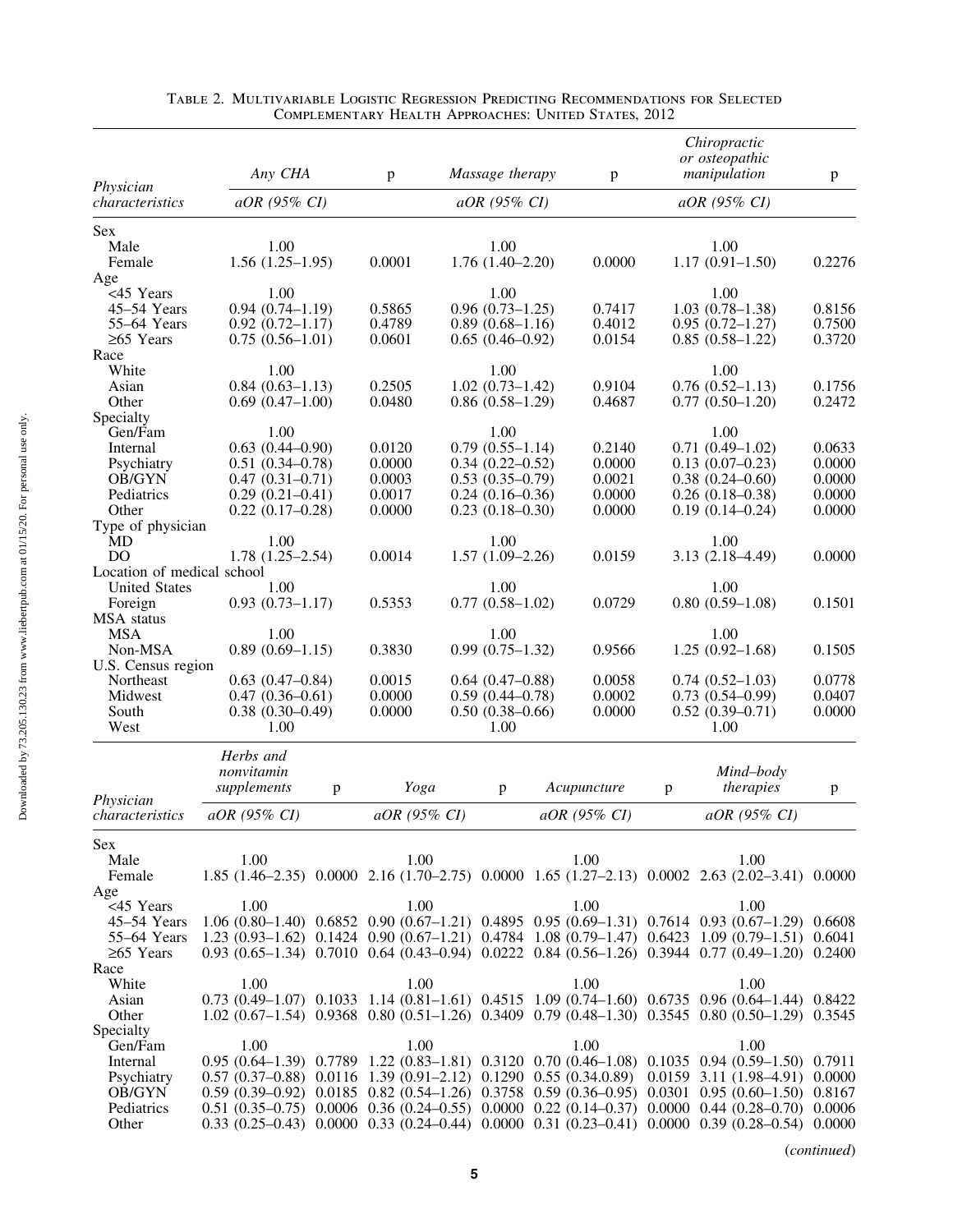| Physician<br>characteristics | Herbs and<br>nonvitamin<br>supplements | p      | Yoga              | p      | Acupuncture                                                                                                    | p      | Mind-body<br>therapies                                                                                | p      |
|------------------------------|----------------------------------------|--------|-------------------|--------|----------------------------------------------------------------------------------------------------------------|--------|-------------------------------------------------------------------------------------------------------|--------|
|                              | $aOR$ (95% CI)                         |        | $aOR$ (95% CI)    |        | $aOR$ (95% CI)                                                                                                 |        | $aOR$ (95% CI)                                                                                        |        |
| Type of physician            |                                        |        |                   |        |                                                                                                                |        |                                                                                                       |        |
| MD.                          | 1.00                                   |        | 1.00              |        | 1.00                                                                                                           | 0.2276 | 1.00                                                                                                  | 0.1648 |
| DO                           |                                        |        |                   |        | $1.43(0.98-2.08)$ 0.0603 1.11 (0.74-1.68) 0.6154 1.27 (0.86-1.87)                                              |        | $1.36(0.88 - 2.09)$                                                                                   |        |
| Location of medical school   |                                        |        |                   |        |                                                                                                                |        |                                                                                                       |        |
| <b>United States</b>         | 1.00                                   | 0.0501 | 1.00              | 0.3604 | 1.00                                                                                                           | 0.0371 | 1.00                                                                                                  | 0.2907 |
| Foreign                      | $0.73(0.54-1.00)$                      |        | $0.87(0.65-1.17)$ |        | $0.70(0.50-0.98)$                                                                                              |        | $0.83(0.59-1.17)$                                                                                     |        |
| <b>MSA</b> status            |                                        |        |                   |        |                                                                                                                |        |                                                                                                       |        |
| <b>MSA</b>                   | 1.00                                   |        | 1.00              |        | 1.00                                                                                                           |        | 1.00                                                                                                  | 0.1838 |
| Non-MSA                      |                                        |        |                   |        | $0.99$ $(0.74-1.32)$ $0.9299$ $0.62$ $(0.45-0.85)$ $0.0032$ $0.68$ $(0.47-0.99)$ $0.0442$ $0.78$ $(0.55-1.12)$ |        |                                                                                                       |        |
| U.S. Census region           |                                        |        |                   |        |                                                                                                                |        |                                                                                                       |        |
| Northeast                    |                                        |        |                   |        |                                                                                                                |        | $0.67(0.49-0.93)$ $0.0158(0.58(0.42-0.81)$ $0.0012(0.64(0.47-0.89)$ $0.0076(0.47(0.33-0.67)$ $0.0000$ |        |
| Midwest                      |                                        |        |                   |        |                                                                                                                |        | $0.54$ (0.40-0.72) 0.0000 0.46 (0.34-0.62) 0.0000 0.31 (0.23-0.43) 0.0000 0.36 (0.26-0.49) 0.0000     |        |
| South                        |                                        |        |                   |        |                                                                                                                |        | $0.47$ (0.35–0.62) 0.0000 0.35 (0.26–0.46) 0.0000 0.24 (0.17–0.32) 0.0000 0.29 (0.21–0.39) 0.0000     |        |
| West                         | 1.00                                   |        | 1.00              |        | 1.00                                                                                                           |        | 1.00                                                                                                  |        |

TABLE 2. (CONTINUED)

Any CHA includes the following: massage therapy, chiropractic or osteopathic manipulation, herbs and other nonvitamin supplements, yoga, acupuncture, mind–body therapies (such as guided imagery, meditation, and progressive muscle relaxation, not including prayer), biofeedback or hypnosis, homeopathic treatment, and naturopathic treatment.

aOR, adjusted odds ratio; CHA, complementary health approach; CI, confidence interval; DO, doctor of osteopathic medicine; Gen/Fam, general and family practice; MD, doctor of medicine; MSA, metropolitan statistical area; OB/GYN, obstetrics and gynecology.

*Source:* National Ambulatory Medical Care Survey Physician Induction Interview, 2012 (*n* for males = 4265; *n* for females = 1357).

odds than general/family practitioners in recommending each individual CHA (ranging from acupuncture  $[aOR =$ 0.22,  $95\%$  CI = 0.14–0.37] to herbal/nonvitamin supplements  $[aOR = 0.51, 95\% \text{ CI} = 0.35 - 0.75]$ . The same trend was also found for obstetrics/gynecology, psychiatry, and other specialties for the following CHAs: massage therapy, chiropractic/osteopathic manipulation, herbal/nonvitamin supplements, and acupuncture.

DOs had higher odds of having recommended any CHA (aOR = 1.78, 95% CI = 1.25–2.54), massage therapy  $(aOR = 1.57, 95\% \text{ CI} = 1.09 - 2.26)$ , and chiropractic/osteopathic manipulation (aOR = 3.13, 95% CI = 2.18–4.49) than MDs, even after controlling for physician characteristics including specialty. Physicians practicing in the West had higher odds of having recommended all individual CHAs as well as any CHA than physicians in other regions, with the exception of physicians in the Northeast for recommendation of chiropractic/osteopathic manipulation. Supplementary Table S3 presents sex-stratified bivariate comparisons of physician recommendations of CHAs by physician characteristics.

#### Discussion

This study sought to fill an existing void in the literature for recommendations for CHAs by office-based physicians, and to explore whether differences exist across certain specialties and other physician demographic characteristics. The data show that 53.1% of U.S. physicians recommended any CHA to patients during the previous 12 months, and female physicians recommended every individual CHA at a higher rate than male physicians, except chiropractic/ osteopathic manipulation. General/family practitioners were more likely to have recommended any CHA and individual CHAs than several physician specialties; pediatricians were less likely. Looking at recommendations by specialty, it was found that general/family practitioners recommended chiropractic/osteopathic manipulation and massage therapy at a higher rate than acupuncture, yoga, or mind–body therapies. Psychiatrists recommended mind–body therapies more frequently than any other CHAs, and pediatricians most frequently recommended herbs and nonvitamin supplements.

Previous studies examined U.S. physicians' recommending CHAs to patients,<sup>15,17</sup> or referring patients to CHA providers,<sup>14,16,20</sup> using CHAs in their practices,<sup>16</sup> and willingness/intent to recommend/refer patients to CHAs.<sup>7-11</sup> However, all but Berman et al.<sup>14</sup> were specific to one U.S. region, one CHA, and/or one to two medical specialties. Berman et al. $14$  mailed surveys to a sample of physicians from the 1994 American Medical Association membership list about using 19 different CHAs in their practice. In both Berman et al. and this study, physicians had higher recommendation (current study) or usage<sup>14</sup> rates for massage therapy than chiropractic, acupuncture, or herbal supplements (30.4% recommendation rate in this study; 33.7% usage rate in Berman et al.). This study found herbs/nonvitamin supplements were recommended as often as chiropractic/ osteopathic manipulation (26.5% vs. 27.1%, respectively), whereas Berman et al. found herbs were used twice as often as chiropractic (19.2% vs. 8.2%, respectively). This difference could be due to Berman et al. using a more restrictive definition of the approach (''herbal medicine'' vs. ''herbs/ other nonvitiamin supplements'' in this study).

Current findings expand on scarce research on physician recommendations for CHAs, which mainly focus on rheumatologists. A 2007 survey<sup>7</sup> mailed to a sample of rheumatologists found body work, such as massage therapy, had the highest perceived benefit among rheumatologists (65% were ''very/somewhat likely'' to recommend it). Another national study<sup>13</sup> of physician members of the American College of Rheumatology found 50% had referred patients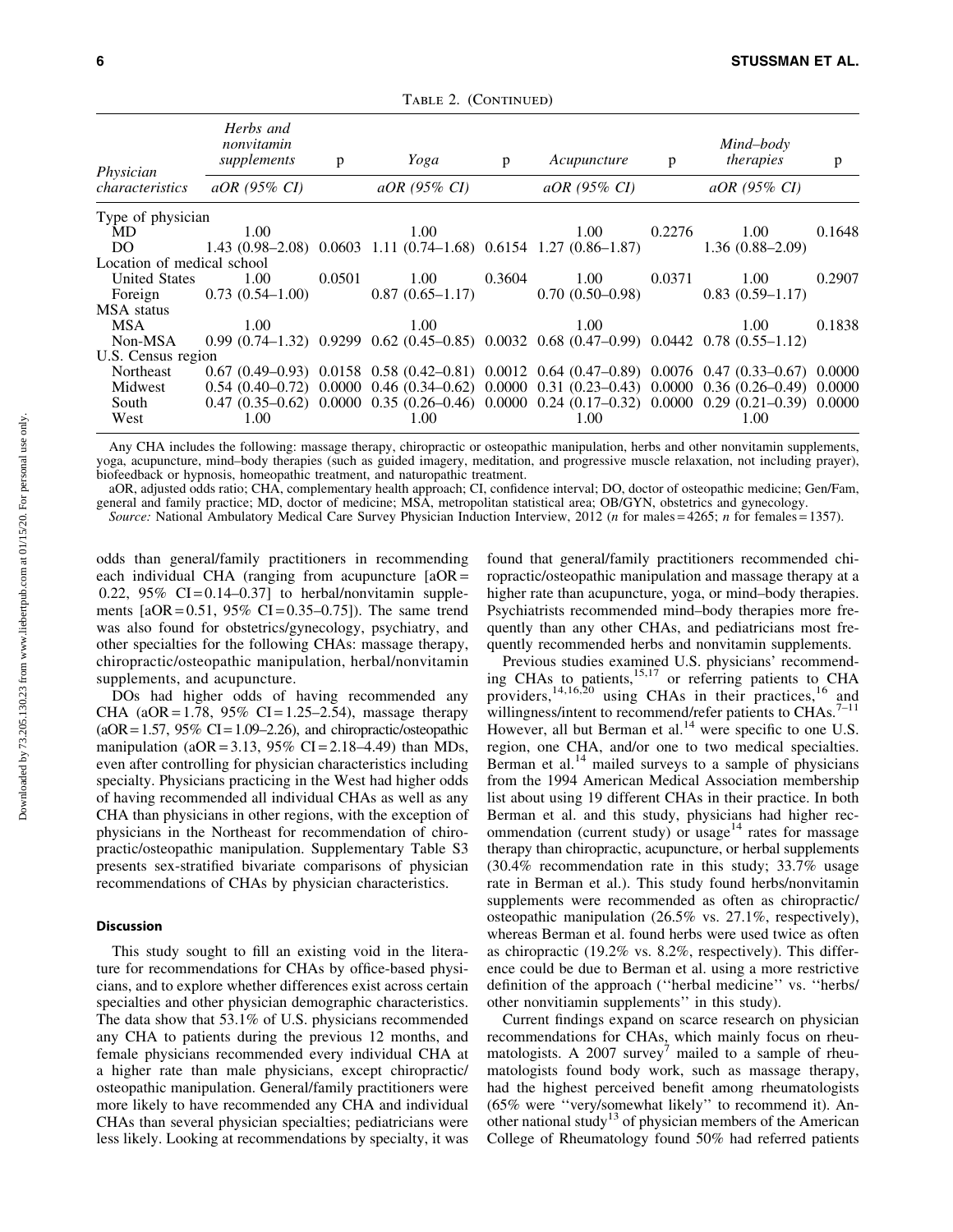#### PHYSICIANS RECOMMEND COMPLEMENTARY APPROACHES **FOUND 12** 7

for acupuncture, biofeedback, dietary supplements, and massage therapy, consistent with current findings that massage therapy, herbs/nonvitamin supplements, and acupuncture were among the top five most commonly recommended CHAs. Another observation seen when comparing previous national studies with current findings is the high use of acupuncture by rheumatologists. Two previous studies found rheumatologists prefer acupuncture over chiropractic manipulation when recommending treatment for their patients,<sup>10,15</sup> whereas this study found chiropractic/osteopathic manipulation was recommended more than acupuncture by physicians overall, and CHA usage data show chiropractic manipulation is used more than acupuncture by the public.<sup>3</sup> Recent evidence-based guidelines and review articles showing benefit of acupuncture for pain management may be impacting physician recommendations.<sup>26,27</sup>

This study was more comprehensive than previous national studies in that it examined recommendations by several medical specialties. That general/family practitioners recommend chiropractic/osteopathic manipulation most frequently could be related to high rates of health insurance coverage for this approach in the general population<sup>28</sup> and in the Medicare population,<sup>29</sup> and/or to primary care physicians' high use of and referral rates for complementary approaches for patients with relatively stable chronic musculoskeletal problems such as back pain, headache, or pain management.<sup>9</sup> The high rate of recommendations for mind– body therapies by psychiatrists may be due to findings in previous research that confirms benefit of relaxation techniques, mediation, and mindfulness-based stress reduction for psychological conditions such as post-traumatic stress disorder, anxiety, and depression.<sup>30,31</sup> In addition, that pediatricians recommend herbs and nonvitamin supplements most commonly may be explained by the relatively high use of fish oil, melatonin, probiotics, and echinacea in children.<sup>32</sup> Future research should explore reasons for varying recommendation rates across medical specialties.

National surveys have also been used to explore CHAs is pediatrics. A mail survey sent to a random sample of fellows from the American Academy of Pediatricians explored willingness to refer patients to  $\check{CHAs}^{11}$  and found the most commonly referred CHAs were biofeedback (52.5%), massage therapy (39.0%), acupuncture/acupressure (34.0%), yoga/meditation (32.0%), hypnosis (29.0%), and chiropractic (25.0%). Rank ordering for pediatricians' recommendations of CHAs in this study yields a somewhat different pattern, with the most commonly recommended CHAs being herbs/ nonvitamin supplements (27.2%), massage therapy (22.8%), and chiropractic/osteopathic manipulation (20.9%), and acupuncture as the least commonly recommended (13.1%). However, these differences are likely due to methodological differences between the studies, including question wording. For example, Sawni and Thomas<sup>11</sup> asked about North American and Chinese herbs, whereas this study asked about herbs/nonvitamin supplements (including probiotics). Furthermore, other differences exist (e.g., mode of administration, sampling procedures). The relatively low recommendation rates by pediatricians for CHAs in this study may be due to lower rates of health conditions in children.<sup>33</sup> For instance, using NAMCS data, investigators have found that routine or preventive visits are the most frequent reason that children see office-based physicians.<sup>34</sup> However, CHA use is higher among children with cancer, $35$  mental health issues, $36$  and musculoskeletal conditions. $37$ 

The current findings add to the literature by showing physician-based national estimates regarding sex differences in recommendations of CHA. Female physicians recommended CHAs at a higher rate than male physicians (63.2% vs. 49.3%, respectively), with this difference remaining even when controlling for additional characteristics. Furthermore, female physicians were approximately twice as likely to recommend each individual therapy, except chiropractic/osteopathic manipulation. These findings confirm and expand upon prior studies that found female physicians more likely to talk to patients about CHAs<sup>9</sup> or recommend CHAs.<sup>8</sup> Likely related to female physician recommendations is the fact previous studies have consistently found higher usage rates of CHAs among U.S. women than among men,<sup>5,6</sup> and likewise found physicians who report personal usage of CHAs more likely to recommend CHAs to patients. $8,15$  Furthermore, previous research has found that U.S. health care workers, and, in particular, health care providers, are more likely to use CHAs than workers in other occupations.<sup>38</sup> Given the rising rate of female physicians in the United States,<sup>39</sup> there is reason to expect that recommendations for CHAs will increase over time.

This study also found increasing age was associated with lower rates of recommendations for yoga and massage therapy for physicians  $\geq 65$  years. Several studies have found younger physicians more likely to refer their patients for  $CHAs$ ,<sup>12,40</sup> use CHAs in their practices,<sup>16,41</sup> or have positive attitudes toward CHAs.<sup>23,42,43</sup> Possible reasons why younger physicians may be more likely to recommend CHAs are the incorporation of CHAs into the curricula of U.S. medical schools,<sup>44</sup> and a higher percentage of older physicians being male.<sup>45</sup>

The current finding that DOs are more likely than MDs to recommend any CHA, massage therapy, and chiropractic/ osteopathic manipulation is consistent with previous research. Berman et al.<sup>14</sup> found DOs more likely than MDs to use several CHAs including massage, acupressure, chiropractic, herbal medicines, homeopathy, and megavitamins. Another study found referral rates by DOs for acupuncture, biofeedback, and massage therapy were  $>40\%$ . That DOs are more likely than MDs to recommend chiropractic/ osteopathic manipulation is not surprising given osteopathic manipulation is a key feature of the osteopathic profession.<sup>24</sup> In addition, a holistic approach to medicine is a key difference between osteopathic and allopathic doctors.<sup>9,24</sup> Finally, the finding that physicians practicing in the West were more likely to recommend every CHA than physicians practicing in the South is consistent with previous national data on usage in the general population.<sup>5,6,46</sup> For instance, in 2015 the state with the largest number of acupuncturists was California.<sup>38</sup> Another study found low concentration of chiropractors in the South compared with other regions.<sup>47</sup>

As with any study, this study has limitations. The scope of data analyzed includes only nonfederal office-based physicians. Physicians in hospitals, jails, prisons, Veterans Affairs' medical facilities, and other nonoffice-based locations are not included. Owing to small cell sizes, estimates for some individual therapies, specialties, and physician/practice characteristics cannot be presented. In addition, the types of physician specialties surveyed and the specificity of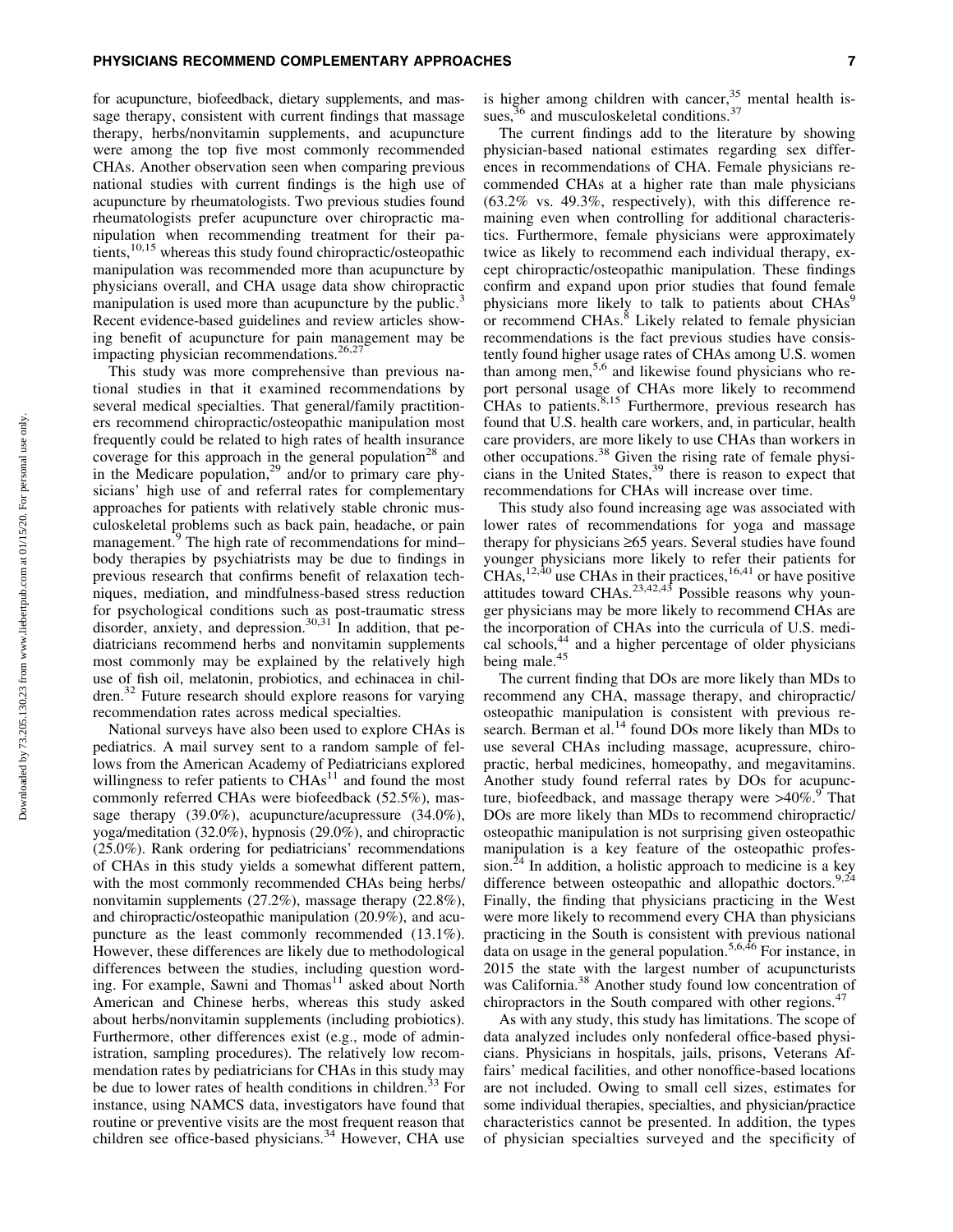groups were limited. For example, the authors were unable to look at rheumatologists as a separate group, even though pain is important in rheumatic diseases<sup>48</sup> and CHAs are commonly used for pain conditions.<sup>5</sup> Furthermore, data do not tell us the number of patients for whom physicians recommended CHAs, nor the specific demographics of the patients to whom they are recommended. Multiple comparisons without adjustment were made in this study, which could increase the possibility of type I error. Finally, the 2012 NAMCS PII data were used as these are (to the authors' knowledge) the only nationally representative data available for examining CHA recommendations by physicians; however, there is a possibility the percentages of physicians making CHA recommendations have changed since this time. Despite these limitations, this study is the first in over a decade to examine physician recommendations across specialties using a national sample, and the first in the literature to use a large probability sample of office-based physicians.

# Conclusions

This study analyses show that physicians often recommend CHAs, with 53.1% of office-based U.S. physicians recommending at least one to their patients in the past 12 months. Recommendation rates were higher among female physicians than among male physicians and varied by medical specialty. General/family practitioners and internists recommended CHAs at higher rates than pediatricians, and more than half of psychiatrists recommended mind– body therapies, compared with <30% of physicians from other specialties. Understanding practice patterns of U.S. physicians related to recommendations for CHAs, and their differences across medical specialties and physician sex, could inform consumers, physicians, and medical schools.

# Disclaimer Statement

The findings and conclusions in this report are those of the authors and do not necessarily represent the official position of the National Center for Health Statistics or the Centers for Disease Control and Prevention.

# Author Disclosure Statement

No competing financial interests exist.

#### Funding Information

All employees were employed by the U.S. Federal Government. No additional funding was provided.

# Supplementary Material

Supplementary Table S1 Supplementary Table S2 Supplementary Table S3

# References

- 1. National Center for Complementary and Integrative Health. 2016 Strategic Plan. NIH Publication No. 16-AT-7643 D504; June 2016.
- 2. Clarke TC, Barnes PM, Black LI, et al. Use of yoga, meditation, and chiropractors among U.S. adults aged 18 and over. NCHS Data Brief 2018:1–8.
- 3. Clarke TC, Black LI, Stussman BJ, et al. Trends in the use of complementary health approaches among adults: United States, 2002–2012. Natl Health Stat Report 2015:1–16.
- 4. Eisenberg DM, Davis RB, Ettner SL, et al. Trends in alternative medicine use in the United States, 1990–97: Results of a follow-up national survey. JAMA 1998;280:1569–1575.
- 5. Barnes PM, Powell-Griner E, McFann K, Nahin RL. Complementary and alternative medicine use among adults: United States, 2002. Adv Data 2004:1–19.
- 6. Barnes PM, Bloom B, Nahin RL. Complementary and alternative medicine use among adults and children: United States, 2007. Natl Health Stat Rep 2008:1–23.
- 7. Manek NJ, Crowson CS, Ottenberg AL, et al. What rheumatologists in the United States think of complementary and alternative medicine: Results of a national survey. BMC Complement Altern Med 2010;10:5.
- 8. Sierpina V, Levine R, Astin J, Tan A. Use of mind-body therapies in psychiatry and family medicine faculty and residents: Attitudes, barriers, and gender differences. Explore (NY) 2007;3:129–135.
- 9. Kurtz ME, Nolan RB, Rittinger WJ. Primary care physicians' attitudes and practices regarding complementary and alternative medicine. J Am Osteopath Assoc 2003;103: 597–602.
- 10. Rhode JM, Patel DA, Sen A, et al. Perception and use of complementary and alternative medicine among gynecologic oncology care providers. Int J Gynaecol Obstet 2008; 103:111–115.
- 11. Sawni A, Thomas R. Pediatricians' attitudes, experience and referral patterns regarding Complementary/Alternative Medicine: A national survey. BMC Complement Altern Med 2007;7:18.
- 12. Berman BM, Bausell RB, Lee WL. Use and referral patterns for 22 complementary and alternative medical therapies by members of the American College of Rheumatology: Results of a national survey. Arch Intern Med 2002;162:766–770.
- 13. Kemper KJ, O'Connor KG. Pediatricians' recommendations for complementary and alternative medical (CAM) therapies. Ambul Pediatr 2004;4:482–487.
- 14. Berman BM, Singh BB, Hartnoll SM, et al. Primary care physicians and complementary-alternative medicine: Training, attitudes, and practice patterns. J Am Board Fam Pract 1998;11:272–281.
- 15. Kundu A, Tassone RF, Jimenez N, et al. Attitudes, patterns of recommendation, and communication of pediatric providers about complementary and alternative medicine in a large metropolitan children's hospital. Clin Pediatr (Phila) 2011;50:153–158.
- 16. Chan PS, Wong MM. Physicians and complementaryalternative medicine: Training, attitudes, and practices in Hawaii. Hawaii Med J 2004;63:176–181.
- 17. Greene BR, Smith M, Allareddy V, Haas M. Referral patterns and attitudes of primary care physicians towards chiropractors. BMC Complement Altern Med 2006;6:5.
- 18. Zodet MW, Stevans JM. The 2008 prevalence of chiropractic use in the US adult population. J Manipulative Physiol Ther 2012;35:580–588.
- 19. Stevans JM, Zodet MW. Clinical, demographic, and geographic determinants of variation in chiropractic episodes of care for adults using the 2005–2008 Medical Expenditure Panel Survey. J Manipulative Physiol Ther 2012;35:589–599.
- 20. Berman BM, Singh BK, Lao L, et al. Physicians' attitudes toward complementary or alternative medicine: A regional survey. J Am Board Fam Pract 1995;8:361–366.